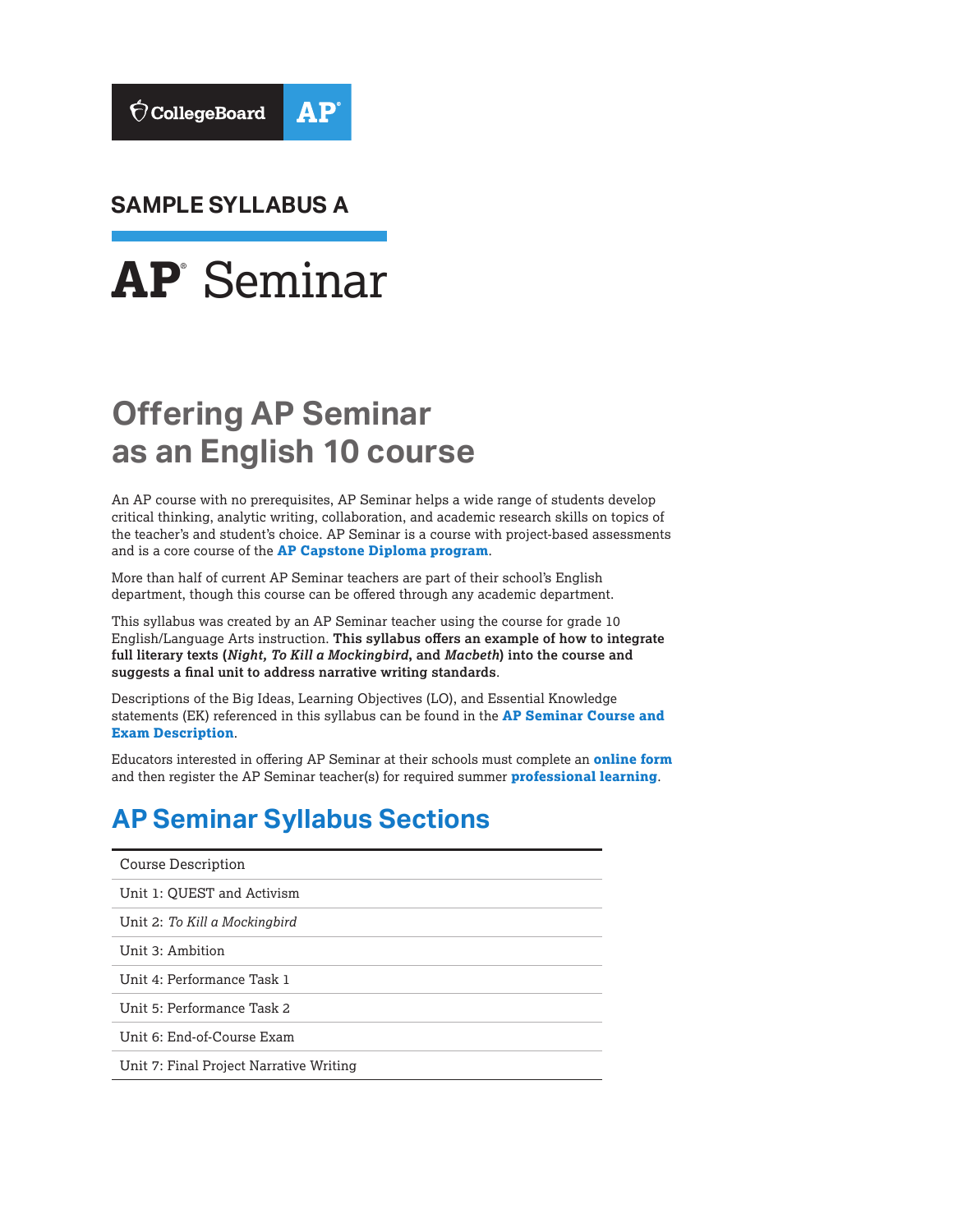## <span id="page-1-0"></span>**Course Description**

AP Seminar is a foundational course that engages students in cross-curricular conversations that explore the complexities of academic and real-world topics and issues by analyzing divergent perspectives. Using an inquiry framework, students practice reading and analyzing articles, research studies, and foundational, literary, and philosophical texts; listening to and viewing speeches, broadcasts, and personal accounts; and experiencing artistic works and performances. Students learn to synthesize information from multiple sources, develop their own perspectives in research-based written essays, and design and deliver oral and visual presentations, both individually and as part of a team. Ultimately, the course aims to equip students with the power to analyze and evaluate information with accuracy and precision in order to craft and communicate evidence-based arguments.

### Course Framework

The AP Seminar course is organized around five big ideas that form the QUEST framework; students will use this framework as they explore issues and topics throughout the course. In-class activities and homework assignments will focus on developing skills and meeting the end of course objectives that are tied to each of the following elements of the QUEST framework below:

- **Q-** Question and Explore
- **U-** Understand and Analyze
- **E-** Evaluate Multiple Perspectives
- **S-** Synthesize Ideas
- **T-** Team, Transform, and Transmit

### Course Texts

Austin, Michael. *Reading the World: Ideas that Matter*. 3rd ed. New York: W.W. Norton & Co., 2015. Print.

Graff, Gerald, and Cathy Birkenstein. *They Say/ I Say.* 3rd ed. New York: W.W. Norton & Co., 2014. Print.

*In addition, the following materials will be used:* 

**Databases**: *EBSCO, Destiny, Jstor* 

**Podcasts and broadcast programs**: *TED Talks, TED Radio Hour, Discovery, National Geographic, Morning Edition (NPR), CNN10, BBC Newsround*.

**Websites**: *Stanford Encyclopedia of Philosophy, New York Times, Washington Post, Los Angeles Times*, Google scholar, videos, magazines and newspapers as needed.

**AP Seminar**: Institute materials and samples, AP Annual Conference Workshop materials and samples, AP Seminar Community materials and samples.

### Student Materials

Students are expected to have: a folder or binder, post-its, headphones, writing and annotation utensils, AERIES & Google Classroom Account

In class, each student will have a school issued Chromebook loaded with all required apps including: Aeries, [Turnitin.com](https://Turnitin.com), Google Classroom, Google Drive, Google Docs, Google Slides, and any others deemed necessary for success in this course. Students will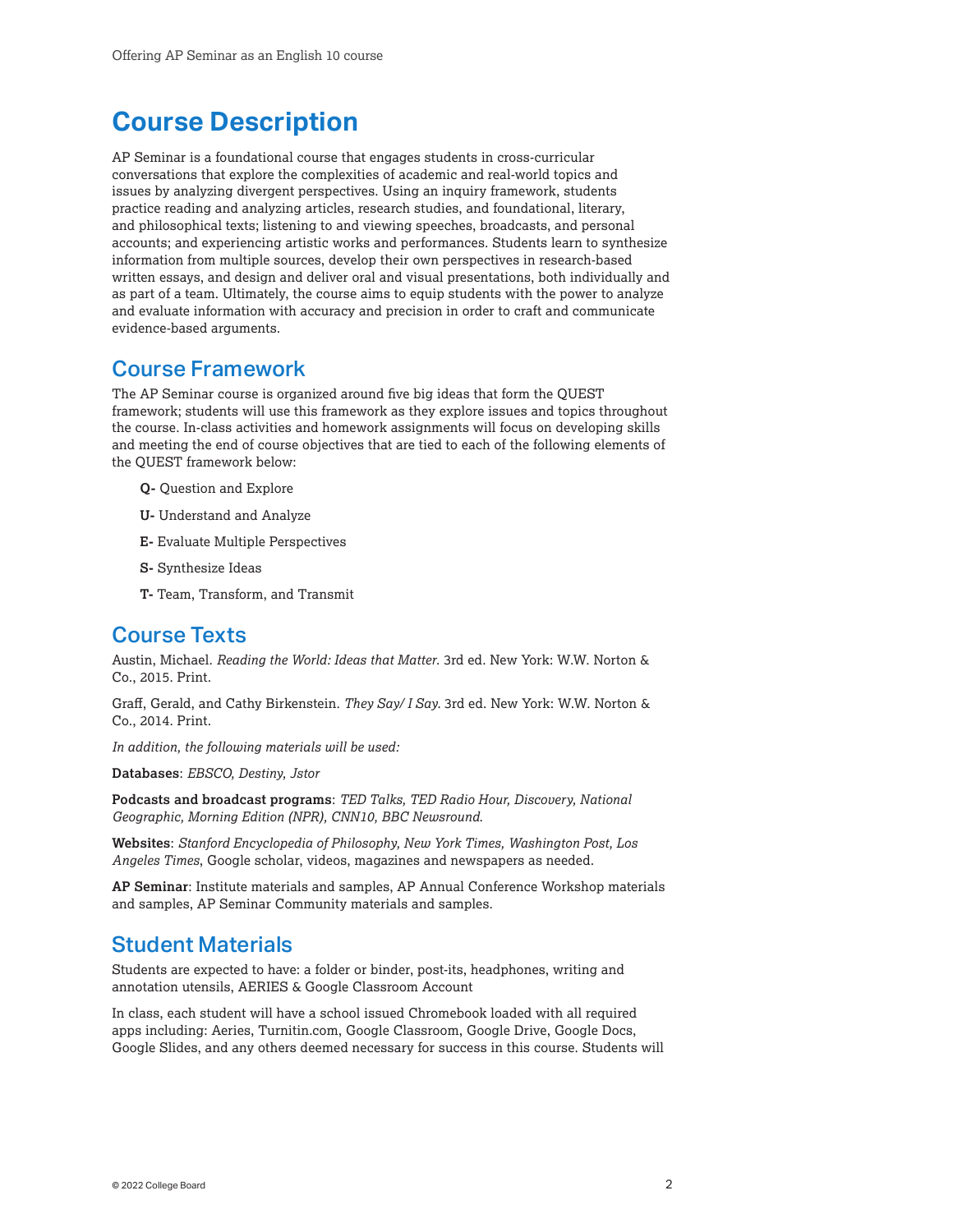need regular access to the internet beyond the school day for research, collaboration, and submission of assignments. By its nature, research, argument and inquiry will expose the students to a wide range of primary and secondary sources and viewpoints.

### College Board Assessments

Coursework will focus on preparing students with the necessary skills for the following major assessment tasks that will together determine the overall AP score for the course (Part 3: End of Course Exam will be on **May 10**th**, 2021**).

| Part 1: Team Proiect and Presentation                    | 20% of AP Score |
|----------------------------------------------------------|-----------------|
| Part 2: Individual Research-Based Essay and Presentation | 35% of AP Score |
| Part 3: End-of-Course Exam                               | 45% of AP Score |

### Course Context

Through the QUEST framework, students will break down topics and issues by viewing them through specific lenses. Students will then use these lenses to analyze a number of debates, projects, and presentations throughout the year.

> **Futuristic** • Ethical

The lenses are:

- Environment
- Political and Historical Artistic and Philosophical
- Scientific Economic
- 
- Cultural and Social
- Course Outline

The following skills-based units will be taught throughout the course [themes]. These are subject to change as seen fit by the instructor of this course:

**Unit 1**: Introduction to Q.U.E.S.T. [Activism] **Unit 2:** Continual Q.U.E.S.T. Implementation [*To Kill a Mockingbird*] **Unit 3:** Introduction to Performance Tasks and Exam [Ambition] **Unit 4:** Performance Assessment Task 1 **Unit 5:** Performance Assessment Task 2

**Unit 6:** End of Year Exam Review

**Unit 7:** AP Seminar Final Project

### Homework & Assignments

Participation is an essential component of evaluation for this course. Students will be introduced to the Socratic discussion style and will be expected to contribute with questions, comments, and connections as well as note-taking/ responding and preparing for, then leading or facilitating class or small group discussions. Critical thinking and attentive listening are demonstrated both in written reflections and verbal responses.

Daily work includes reading and annotating articles and other topical works, completion of other formative assignments, and other activities to assess progress on skills. Electronically prepared work must be submitted on the day it is due by 11:59 pm. NO EXCEPTIONS. Assignments which are handwritten will be recorded and then collected periodically. Students are expected to have all course materials with them daily.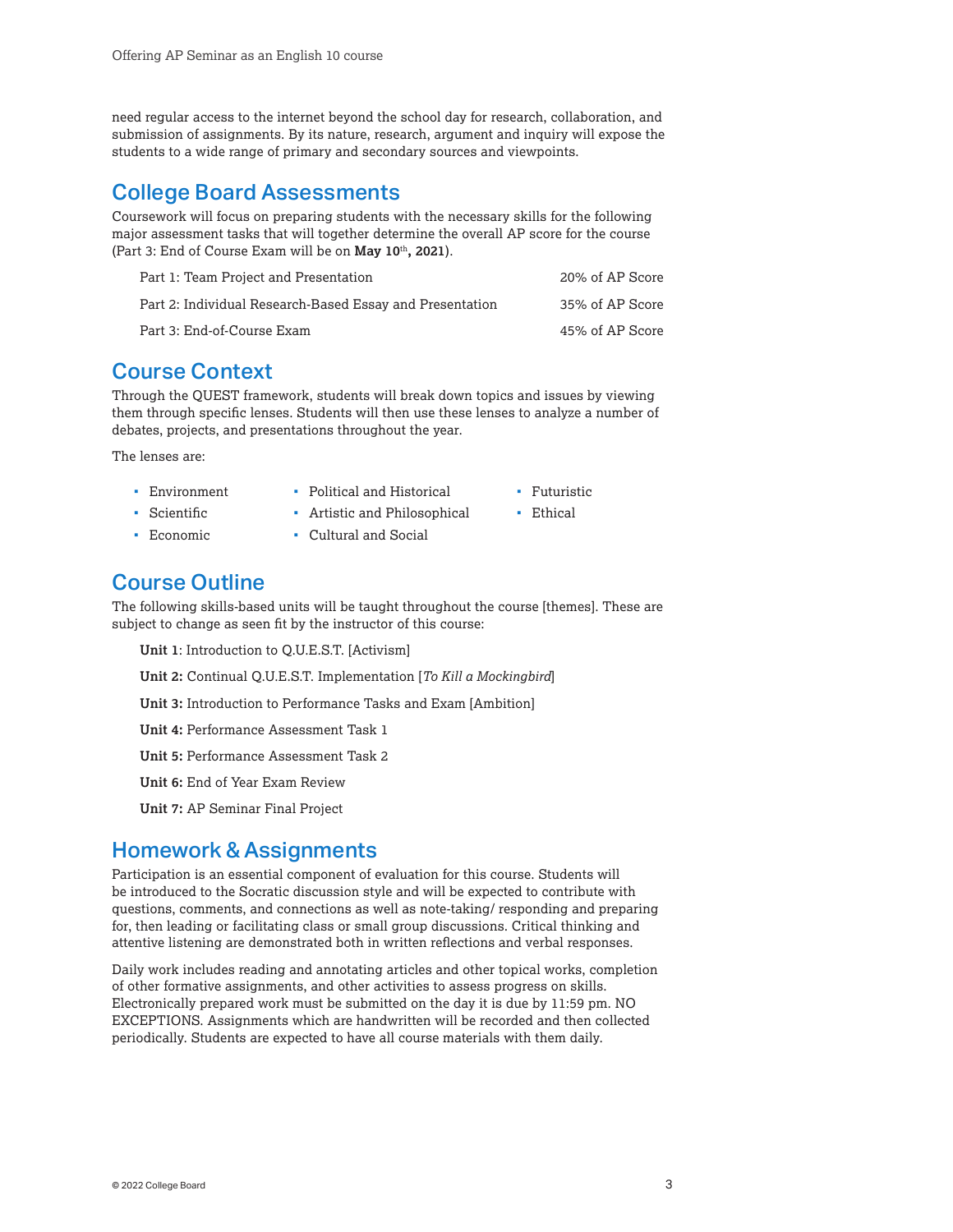Major assessments for each unit, including a variety of paper genres and group debates or presentations, will be completed in stages and graded at each step, as well as when the final version is submitted. All major assignments must be submitted to [turnitin.com.](https://turnitin.com) Late assignments will be scored one letter lower for each day late. Modified rubrics based on Seminar rubric models will be used. Practice End-of-Course exams will be given during class time and must be made up. The first semester course final will resemble a modified End-of-Course exam.

School policy is to complete major assignments in MLA style. Given the interdisciplinary nature of this course, students will also be guided through the details of APA style and are encouraged to choose a style for formal work as long as the application of that style is consistent.

### Through Course Tasks and End of Course Exam:

Timely completion of elements of the task, thoughtful peer editing, annotation activities and productive use of class time will all factor into second semester grades. Various whole class mini lessons on essential knowledge review will be graded as participation. The second semester course work final exam will be a promo video and a summer reading assignment created by the student for AP Research.

### Tests/Assessments

 By using the same format as the End-of-Course Exam, tests will also ensure students are Exams will be given and projects assigned throughout each semester in order to assess the extent to which students have mastered the skills being developed during the course. thoroughly prepared therefore.

### Class Grading Policy

Grades will be based on tests, quizzes, homework, projects, writing assignments, annotations, and participation. The value of each of these components at the outcome of the semester is as follows:

- **40%** Participation: Group and Individual
- **15%** Skills: Analyze Sources and Evidence
- **15%** Skills: Construct an Evidence-Based Argument
- **15%** Skills: Understand Context and Perspective
- **15%** Skills: Communicate

**IMPORTANT NOTE:** *Students will receive both course and AP grades for both the team project presentation and the individual essay and presentation. These grades will be based on different rubrics, and the course grade is not intended to reflect the predicted AP score. AP scores will not be disclosed until after the end of course exam.* 

### Grading Scale

Grading is based on mastery of knowledge and skills required by AP Capstone as demonstrated through assessment evidence. Every assignment and assessment will be given a level of mastery score between one and five in a given category. At the end of the semester, a letter grade will be assigned on the average of the 1-5 in each grading category. At the end of the semester, a letter grade will be assigned based on the average of the 1-5 scores of all the grading categories.

Students will have opportunities to redo selected assignments or retest to demonstrate a possible higher level of mastery. If a higher level of mastery is demonstrated, it will replace the lower score for that assignment or assessment.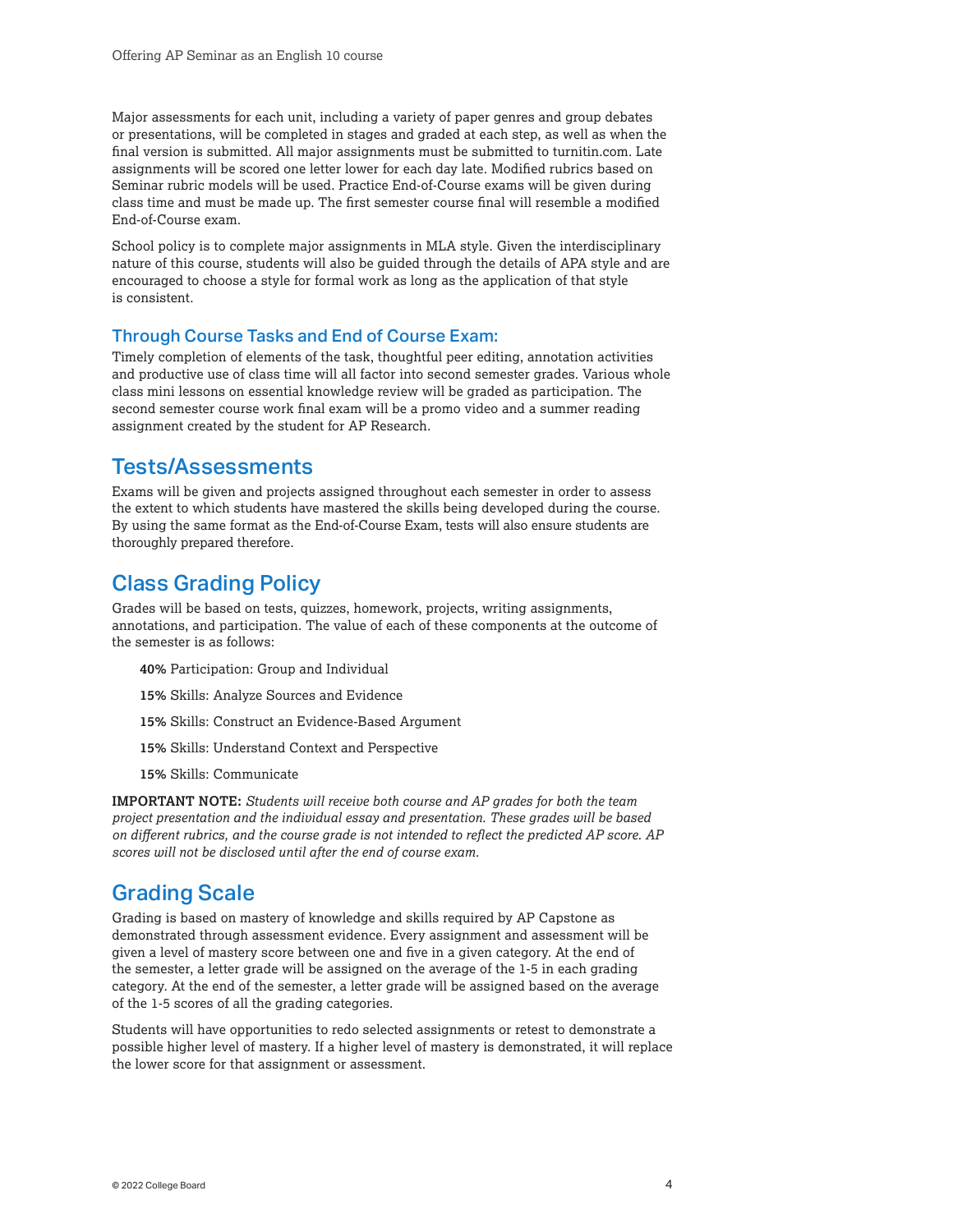5.0 = Letter grade translates to an A and reveals ADVANCED Mastery that exceeds assignment requirements through synthesis and connections beyond the assigned readings.

4.0 = Letter grade translates to a B and reveals PROFICIENT mastery of standards and meets assignment requirements with no major errors.

3.0 = Letter grade translates to a C and reveals BASIC understanding of content standards and meets basic assignment skills but there are errors regarding more complex ideas and processes.

2.0 = Letter grade translates to a D and reveals BELOW BASIC understanding of content standards through evidence of partial knowledge and some basic skills and requirements, but there are major errors that demonstrate for further practice.

1.0 = Letter grade translates to an F and demonstrates FAR BELOW BASIC understanding of content standards due to major errors and limited evidence of assignment requirements.

## Academic Honesty Policy

This course adheres to the AP Capstone Policy on Plagiarism and Falsification or Fabrication of Information: "Participating teachers shall inform students of the consequences of plagiarism and instruct students to ethically use and acknowledge the ideas and work of others throughout their course work. The student's individual voice should be clearly evident, and the ideas of others must be acknowledged, attributed, and/or cited.

A student who fails to acknowledge the source or author of any and all information or evidence taken from the work of someone else through citation, attribution, or reference in the body of the work, or through a bibliographic entry, will receive a score of 0 on that particular component of the AP Seminar and/or AP Research Performance Task. In AP Seminar, a team of students that fails to properly acknowledge sources or authors on the Team Multimedia Presentation will receive a group score of 0 for that component of the Team Project and Presentation.

A student who incorporates falsified or fabricated information (e.g. evidence, data, sources, and/or authors) will receive a score of 0 on that particular component of the AP Seminar and/or AP Research Performance Task. In AP Seminar, a team of students that incorporates falsified or fabricated information on the Team Multimedia Presentation will receive a group score of 0 for that component of the Team Project and Presentation."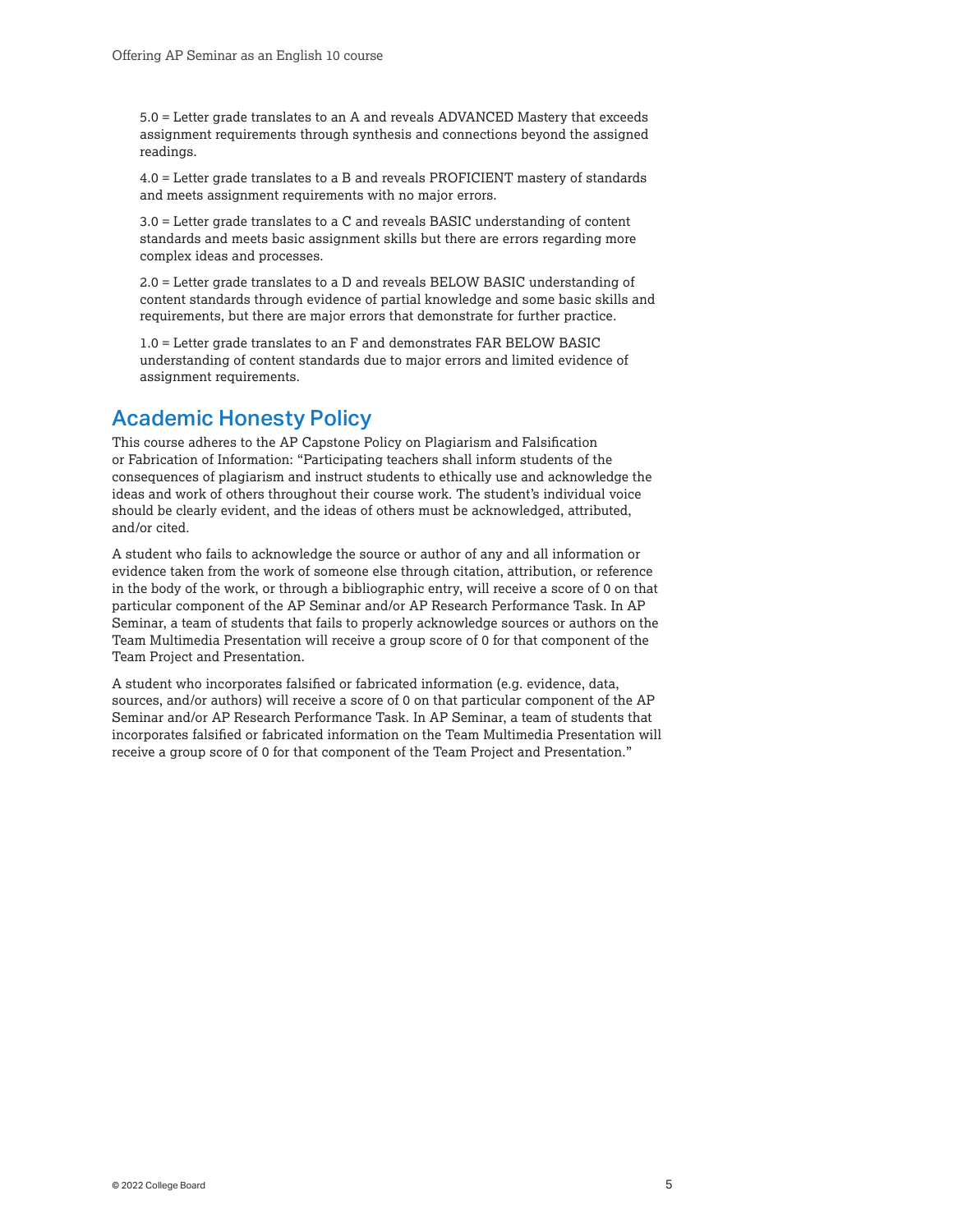## <span id="page-5-0"></span>**Unit 1: QUEST and Activism**

#### **Unit 1: 5 weeks**

**Unit Goal:** As an introduction to AP Capstone Seminar content and expectations, students will apply the Q.U.E.S.T. framework with a group to craft an annotated bibliography.

**Summary:** The purpose of this unit is to use the AP Seminar framework to introduce key concepts and skills while embedding the core literary text *Night*. The thematic focus on Activism ties in this anchor text as well as "Activism in the Social Media Age" (Research Journal) "We need to turn our response to crisis inside out" (Speech-TED talk), "Letter from Birmingham Jail" (U.S. seminal historical), "Gettysburg Address" (U.S. seminal historical), and "War" (song). This provides the opportunity for students to engage with a variety of text types, and gain an understanding of the thematic connection. While reading *Night*, students are expected to complete text annotations or a dialectical journal to track examples for how the memoir represents Activism, and how the use of first-person point of view enhances the reading experience. To tie in an introduction to the AP Seminar research and presentation expectations, students choose a topic connected to WWII to create and present a mini-research project. Finally, students will complete an annotated bibliography including each of the thematic texts.

| <b>Essential Questions</b>                                                               | Enduring<br>Understandings |
|------------------------------------------------------------------------------------------|----------------------------|
| What is activism?                                                                        | EU 1.1                     |
| Is activism necessary?                                                                   | EU 1.2                     |
| How do my background and life experiences influence my interpretation<br>of arguments?   | EU 1.3<br>EU 1.4           |
| What is the credibility and how can I tell that a source is credible and true?           | EU 1.5                     |
| How does the context of a problem or issue affect how it is interpreted<br>or presented? | EU 2.1                     |
| Why might the author view the issue this way?                                            | EU 2.2                     |
| What biases may the author have that influence his or her perspective?                   | EU 3.1                     |
| Why is context critical to understanding?                                                | EU 4.1                     |
| What are problem complexities?                                                           | EU 5.1                     |
| How should questions be approached?                                                      | EU 5.2                     |
| What is prior knowledge? How does it inform?                                             | EU 5.3                     |
| Why must assumptions be challenged?                                                      |                            |
| How should information be organized and presented?                                       |                            |
| What is critical reading? What strategies assist in critical reading?                    |                            |
| What is a perspective?                                                                   |                            |
| How does Line of Reasoning support a valid argument?                                     |                            |
| Key Skills (Students will be able to)                                                    |                            |
| Contextualize and identify the complexity of an issue                                    |                            |
| Pose questions                                                                           |                            |
| Seek answers from multiple, divergent and contradictory perspectives                     |                            |
| Organize prior knowledge (mapping, outlining, illustrating)                              |                            |

Access and manage information and evaluate search tools

Identify information needed for context of inquiry

Read critically

Analyze Perspective

Summarize the main idea Identify and explain claim

Analyze artistic texts

Explain and analyze Line of Reasoning

Use transitions (signpost words) for Line of Reasoning

Structure an argument

Use proper conventions

Reflect as part of the process of research and writing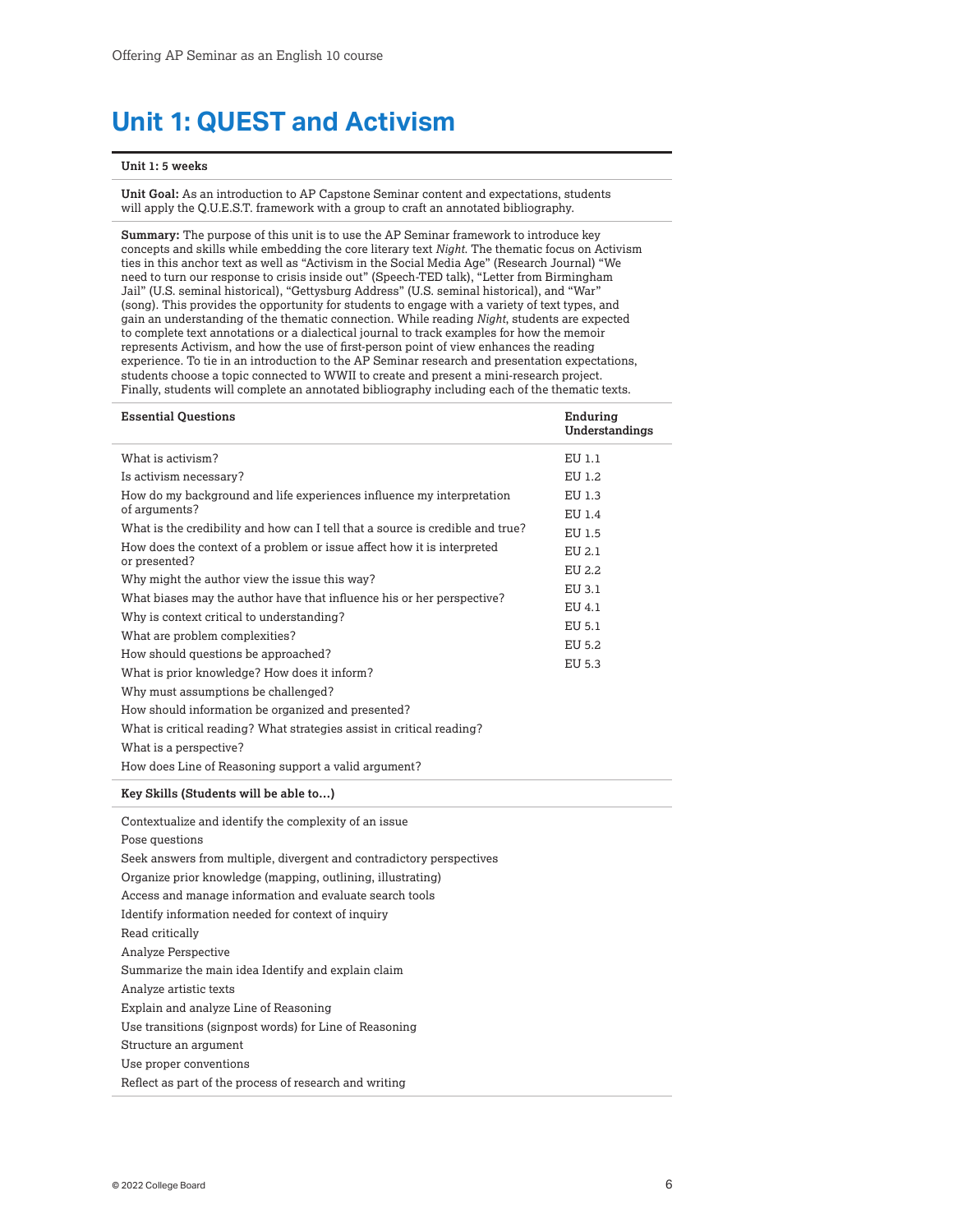#### **Assessments**

**Formative Assessments:** QUEST poster, line of reasoning tree, bias reflection, text annotations, tracing the line of reasoning, terms quiz, infographic, EOC Exam A practice, current events, fake news evaluation, mini-research presentation, sources in conversation **Summative Assessments:** Annotated Bibliography, End-of-Course Exam Sample #1

#### **Readings for Unit 1: Activism**

*Night*, Elie Wiesel (literary)

Toulmin ERWC module (foundational)

"Activism in the Social Media Age" *Pew Research* (Research Journal)

"Still I Rise," Maya Angelou (Poem)

"Sympathy," Paul Laurence Dunbar (Poem)

"Fake or Real? How to Self-Check the News and Get the Facts" (article)

"Open Your Eyes" Thank You for Arguing (philosophical)

"The 'Other Side' is Not Dumb" Sean Blanda (foundational)

"We need to turn our response to crisis inside out" Shalini Unnikrishnan (Speech)

"Letter from Birmingham Jail" MLK, Jr. (letter) (U.S. seminal historial)

"Gettysburg Address" Abraham Lincoln (speech) (U.S. seminal historial)

"War" Edwin Starr (song)

#### **Activities and Tasks**

#### **Summer Activities:**

- 1. Students will read *Night* and choose a topic connected to WWII to create and present a mini-research project. This will serve as the anchor text for the theme of Activism. Students will complete text annotations or a dialectical journal to track examples for how the memoir represents Activism and how the use of first-person point of view enhances the reading experience.
- 2. Students will construct a 500-word reflection that examines their biases and how they might influence their ability to conduct research and construct logical arguments. Consider issues such as: which voices or stories they value and respect and which ones you tend to ignore, their experiences with being labeled, and how elements of identity including race/ethnicity, gender/sexual orientation, nationality, socioeconomic status, language background, religion, neighborhood, and access to education influence their perspectives and biases.

Students will watch the TED talk "We need to turn our response to crisis inside out" and complete the non-fiction reflection.

Students will read and annotate the poems "Still I Rise" by Maya Angelou and "Sympathy" by Paul Laurence Dunbar and prepare for a Socratic seminar. Through classroom discussion they will examine the role of speaker, structure, and theme in both poems within the context of the unit's larger theme.

After reviewing Q.U.E.S.T. through the video clip (**<https://vimeo.com/204938786>**) and handout, students will work in groups to create posters that explain the purpose of the framework. Students will then present their poster to the class in groups.

Students will complete a whole class ice breaker activity using the book Zoom to practice perspectives.

After watching CNN10, and discussing the template, students will complete the current events activity identifying an event, evaluating credibility, identifying perspectives, and summarizing the key issues. As they progress through these activities weekly, the students will begin to practice synthesizing by putting the various current event sources into conversation by identifying common themes or conflicting ideas in the articles.

The teacher will introduce the concepts of arguments, lenses, perspectives, line of reasoning, reasoning (deductive and inductive), sign-posting, non-traditional texts, bias, logical fallacies, reading charts and graphs, quality questioning, and annotated bibliography in focused lessons. Students will complete a quiz identifying the definition of each of these terms.

Students will read, annotate, and analyze "Activism in the Social Media Age" and "The 'Other Side is Not Dumb" by completing the guiding questions and discuss the differences between the argument presented in a research report versus a persuasive article.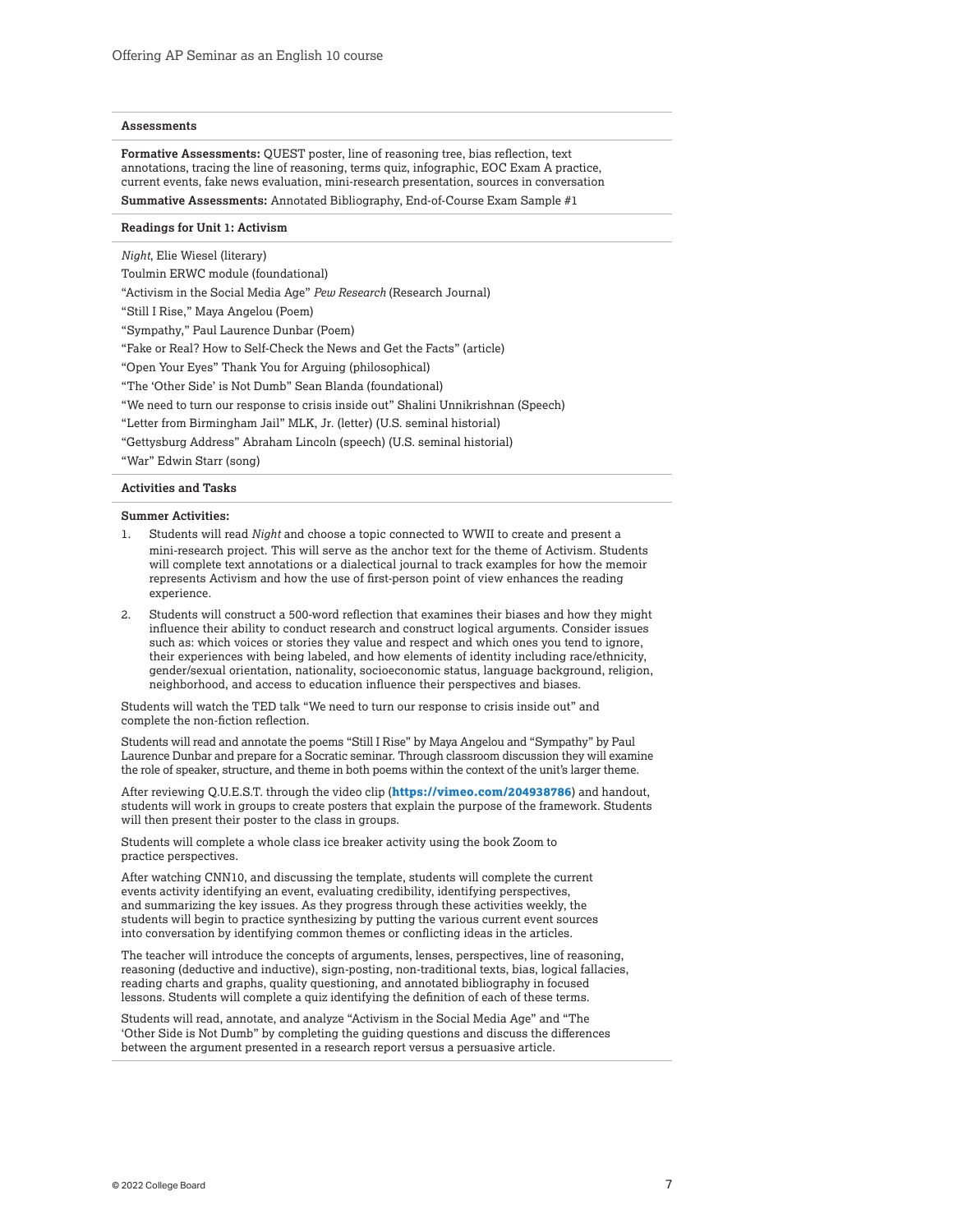#### **Activities and Tasks** *(Continued)*

The teacher will introduce the Toulmin structure of argumentation using the mini module. Students will then apply the model to a sample article using annotations highlighting how the author utilizes the model to establish the line of reasoning.

Students will read and annotate the text "Open Your Eyes" and answer the End-of-Course Exam Part A questions. Complete a quick analysis, which will provide students with sentence frames as scaffolds to help them write summarizing statements that identify arguments. Students will share their summarizing statements through a class discussion about an expanded definition of an argument.

Students will work in groups to collaborate on a Question Everything Activity. They will identify a statement they have heard as a matter of fact in the past (i.e. teachers aren't compensated fairly, four-year universities are better than community colleges, or immigrants are stealing American jobs). The groups will then complete entry level research on the topic and create an infographic to communicate the results of that research.

Students will create a line of reasoning tree to practice developing an argument based on a topic of their choice.

Students will read, annotate, and listen to the song "War" in order to practice analyzing non-traditional texts and make connections to the theme of Activism.

Students will read and analyze the "Gettysburg Address" and make connections to the theme of Activism. Students will then practice synthesizing texts by putting "War" into conversation with "Gettysburg Address" using the template provided.

The teacher will introduce the text "Fake or Real?" and discuss bias and fake news in the media. Students will then use the infographic provided to evaluate a news article of their choice. Students will review the bias reflection they completed over the summer, and revise after understanding the concept of perspectives and limitations.

Students will practice their analysis of Line of Reasoning by reading "Letter from Birmingham Jail" and writing responses to End-of-Course Exam Part A questions 1 and 2.

The teacher will introduce the AP Capstone Policy on Plagiarism and Falsification of Information and will use it as a way to introduce elements and organization of the reference page in APA format. Students will then be grouped, given the bibliography information for the Activism texts, and use the information to write the references in APA format as a group. The students will then craft an annotated bibliography using the modified Rhetorical Prècis Framework.

Students will complete a released AP Seminar End-of-Course Exam. The exam consists of two components: (1) Part A – Students are asked to analyze an argument using evidence and 2) Part B – Students are asked to build their own arguments using at least two of the four sources. Each of the four sources will explore a common theme through a different lens, allowing multiple entry points for students to approach the topic.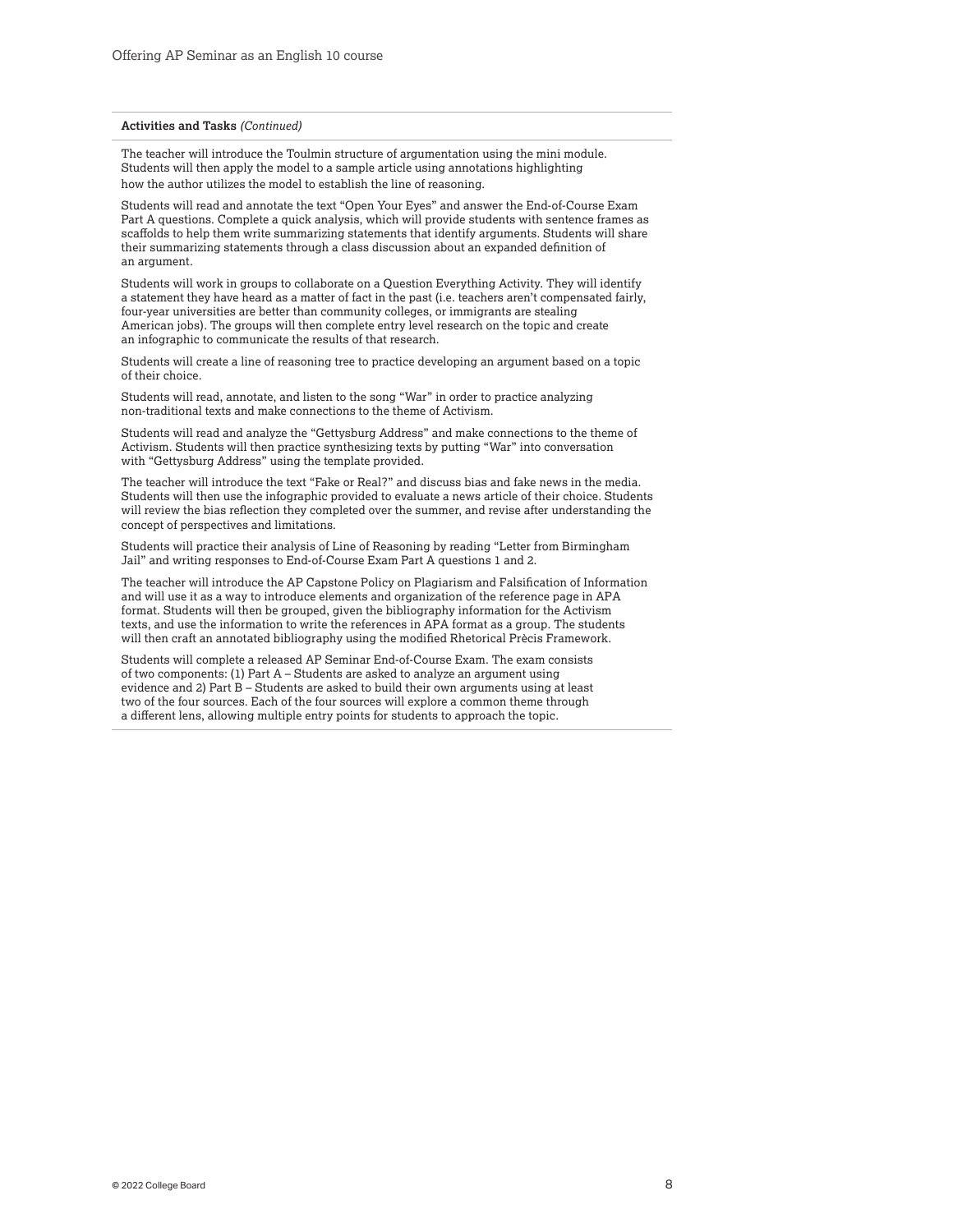#### **Unit 1 Learning Objectives and Essential Knowledge**

BIG IDEA 1 – Question and Explore L.O. 1.1A [EK 1.1A1] L.O. 1.1B [EK 1.1B1, EK 1.1B2] L.O. 1.2A [EK 1.2A1, EK 1.2A2, EK 1.2A3] L.O. 1.3A [EK 1.3A1] L.O. 1.4A [EK 1.4A3] L.O. 1.5A [EK 1.5A1] BIG IDEA 2 – Evaluate and Analyze Arguments L.O. 2.1A [EK 2.1A1, EK 2.1A3, EK 2.1A4] L.O. 2.1B [EK 2.1B1, EK 2.1B2] L.O. 2.2A [EK 2.2A1, EK 2.2A2, EK 2.2A3, EK 2.2A4, EK 2.2A5] L.O. 2.2B [EK 2.2B1] L.O. 2.2C [EK 2.2C1] BIG IDEA 3 – Evaluate Multiple Perspectives L.O. 3.1A [EK 3.1A1, EK 3.1A2] BIG IDEA 4 – Synthesize Ideas L.O. 4.1A [EK 4.1A1, EK 4.1A2] BIG IDEA 5 – Team, Transform, and Transmit L.O. 5.1A [EK 5.1A2] L.O. 5.1B [EK 5.1B1, EK 5.1B4] L.O. 5.2B [EK 5.2B2] L.O. 5.3A [EK 5.3A1]

#### **ELA CCSS 9-10**

RL2, RL3, RL4, RL5, RL6, RL7, RL10 RI1, RI2, RI3, RI4, RI5, RI6, RI7, RI,8, RI10 SL1, SL4a W1, W2, W3, W8, W10 L1, L2a&c, L3, L6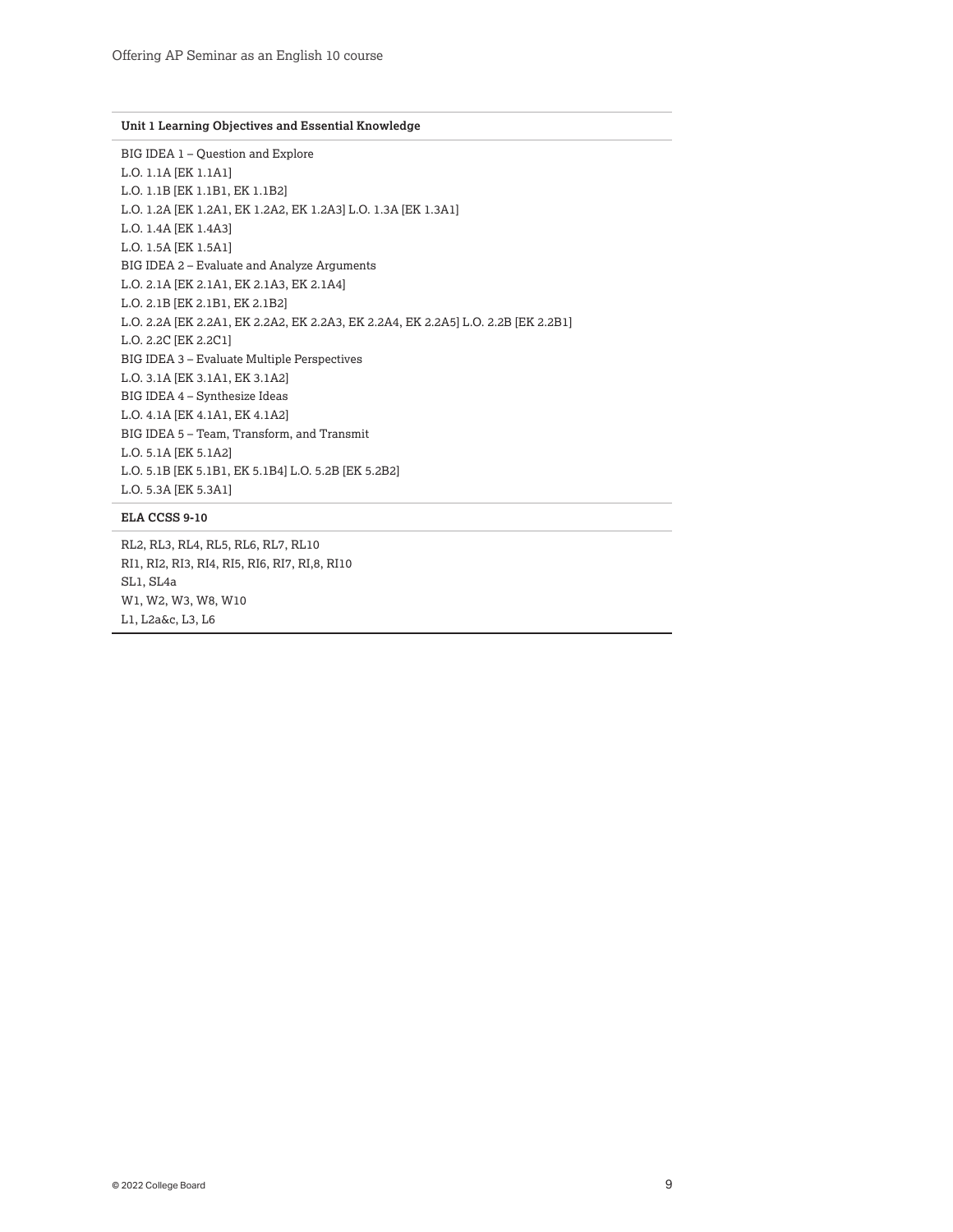## <span id="page-9-0"></span>**Unit 2:** *To Kill a Mockingbird*

#### **Unit 2: 5 weeks**

**(Student choice of themes from the text for MOCK Performance Task 1)**

**Unit Goal:** master quest, understand limitations, credibility, relevance, logical fallacies, and implications, practice IRR and TMP, and evaluate sources to support RQ

**Summary:** The purpose of this unit is to introduce Performance Task One while embedding the core literary text *To Kill a Mockingbird*. As the students read TKMB, they are tasked with reflecting on the implications for our society today. In order to engage meaningfully with the text, students choose one of the major theme topics (race, injustice, gender, and innocence) to track throughout the reading of the novel in their dialectical journal or annotations. Weekly, students complete a current event activity identifying an event, evaluating credibility, identifying perspectives, and summarizing the key issues. For this unit, students focus their various current event sources on the theme they identified in TKMB. In addition, throughout the reading, they participate in group discussions on the philosophical implications of race, injustice, gender, and innocence in our modern society based on their reading and current event connections. After the reading, students use the theme they chose to identify a research question in groups (divided by the topic choice). They then complete a full practice for the first performance task (IRR and TMP).

| <b>Essential Questions</b>                                                                             | Enduring<br>Understandings |
|--------------------------------------------------------------------------------------------------------|----------------------------|
| From whose perspective is this information being presented, and how does                               | EU 1.4                     |
| it affect my evaluation?                                                                               | EU 2.2                     |
| How do I connect and analyze the evidence in order to develop an argument<br>and support a conclusion? | EU 2.3                     |
| How do authors strategically include evidence?                                                         | EU 3.2                     |
|                                                                                                        | EU 4.3                     |
| Why are reliable sources current and authoritative?                                                    | EU 5.1                     |
| How might my communication choices affect my credibility with<br>my audience?                          |                            |
| What is the argument's main idea and what reasoning does the author use<br>to develop it?              |                            |
| How do authors use language, authority, qualifiers, fallacies, or emphasis<br>to appeal to readers?    |                            |
| How are patterns and trends important in understanding relationships<br>with evidence?                 |                            |
| How do limitations, opposing viewpoints, and bias compromise<br>a writer's credibility?                |                            |
| How can arguments appeal to emotions, core values, personal biases,<br>assumptions, and logic?         |                            |
| What is plagiarism?                                                                                    |                            |
| Key Skills (Students will be able to)                                                                  |                            |

Evaluate the relevance and credibility of sources related to inquiry

Understand the importance of scope and use

Evaluate the relevance and credibility of evidence supporting an argument

Identify patterns and trends in evidence presented in texts

Evaluate how credibility is compromised

Connect an argument to broader issues

Evaluate objections, limitations, opposition, and competing perspectives

Evaluate the influence of their own biases and assumptions when making judgments

Attribute knowledge and ideas accurately and ethically using citation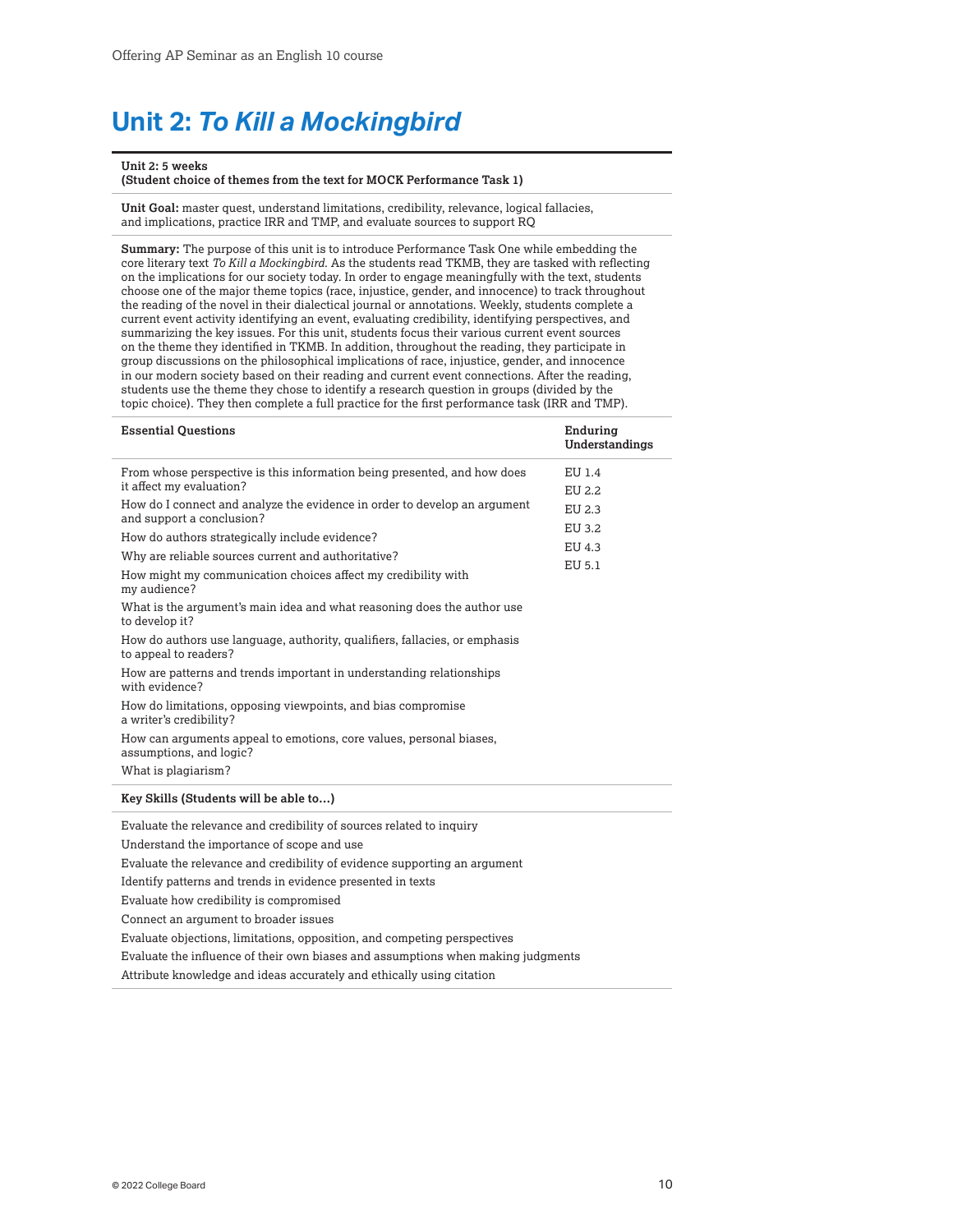#### **Assessments**

**Formative Assessments:** text annotations, credibility statements, End-of-Course Part A practice, philosophical chairs, TKMB theme tracker, current events, identifying perspectives, sources in conversation, MOCK IRR outline, MOCK TMP affinity map, reflection

**Summative Assessments:** annotated bibliography, MOCK IRR, MOCK TMP, End-of-Course Exam sample #2

#### **Readings Unit 2**

APA Guide (Purdue Online Writing Lab) (foundational)

*To Kill a Mockingbird* Harper Lee (literary)

"Skeptics May Object" in They Say I Say (skills)

"Sonnet," James Weldon Johnson (poem)

"Hope is the Thing with Feathers," Emily Dickinson (poem)

APA Guide (Purdue Online Writing Lab) (foundational)

"Synthesizing Ideas" Michael Austin (foundational)

Students will find their own texts relating to a theme they choose from *TKMB*.

#### **Activities and Tasks**

Students will read *TKMB* and reflect on the implications for our society today. They will participate in a group discussion on the philosophical implications of race, injustice, gender, and innocence in society. Students will choose one of the themes to track throughout the reading of the novel in their dialectical journal or annotations.

Students will read and annotate "Sonnet" by James Weldon Johnson. After a class discussion about the poem's word choice and structure, students will complete a hexagonal thinking exercise about how the poem's sonnet structure contributes to the poem's meaning.

Students will read and annotate "Hope is the Thing with Feathers" by Emily Dickinson. In partners, they will identify two important textual moments that are key to the poem's meaning. Then, the small groups will complete a commentary exercise that has them focus on honing literary analysis.

Students will use themes from the texts to identify a research question in groups (divided by the topic choice); conduct research; analyze, evaluate, and select evidence to develop an argument; and present and defend their conclusions. This is a full practice for the first performance task (IRR and TMP).

Teacher will introduce the concepts of credibility, relevance, limitations, implications, IRR basics, quality research questions, presentation skills, APA formatting, subheadings, solutions/resolutions/conclusions, and rhetoric in focused lessons.

Students will practice writing credibility statements using appositives.

Students will read and annotate "Skeptics May Object" in order to understand the use of the counter argument. Students will also complete the T3 chart for the text to practice and reinforce the three- question format in Part A of the End-of-Course Exam.

After watching CNN10, and discussing the template, students will complete the current events activity identifying an event, evaluating credibility, identifying perspectives, and summarizing the key issues. For this unit students will focus their various current event sources on the theme they identified in *TKMB*.

The teacher will provide focused instruction on the use of digital databases and allow time for students to get acquainted with the use of EBSCO.

Students will be teamed to develop a MOCK PT1. Before beginning the project, students will develop group norms. The teacher will give students possible problem scenarios that they will have to discuss and solve as a group to prepare to be effective collaborators.

After the teacher provides a lesson on developing Quality Questions and Levels of Questioning, students will develop a working research question for their group by completing the QFT process.

Students will brainstorm in their groups about the possible lenses and perspectives they will explore for the IRRs.

The teacher will provide students with exemplars of PT1. They will analyze structure and rubric requirements to begin planning and outlining a 1200-word research report.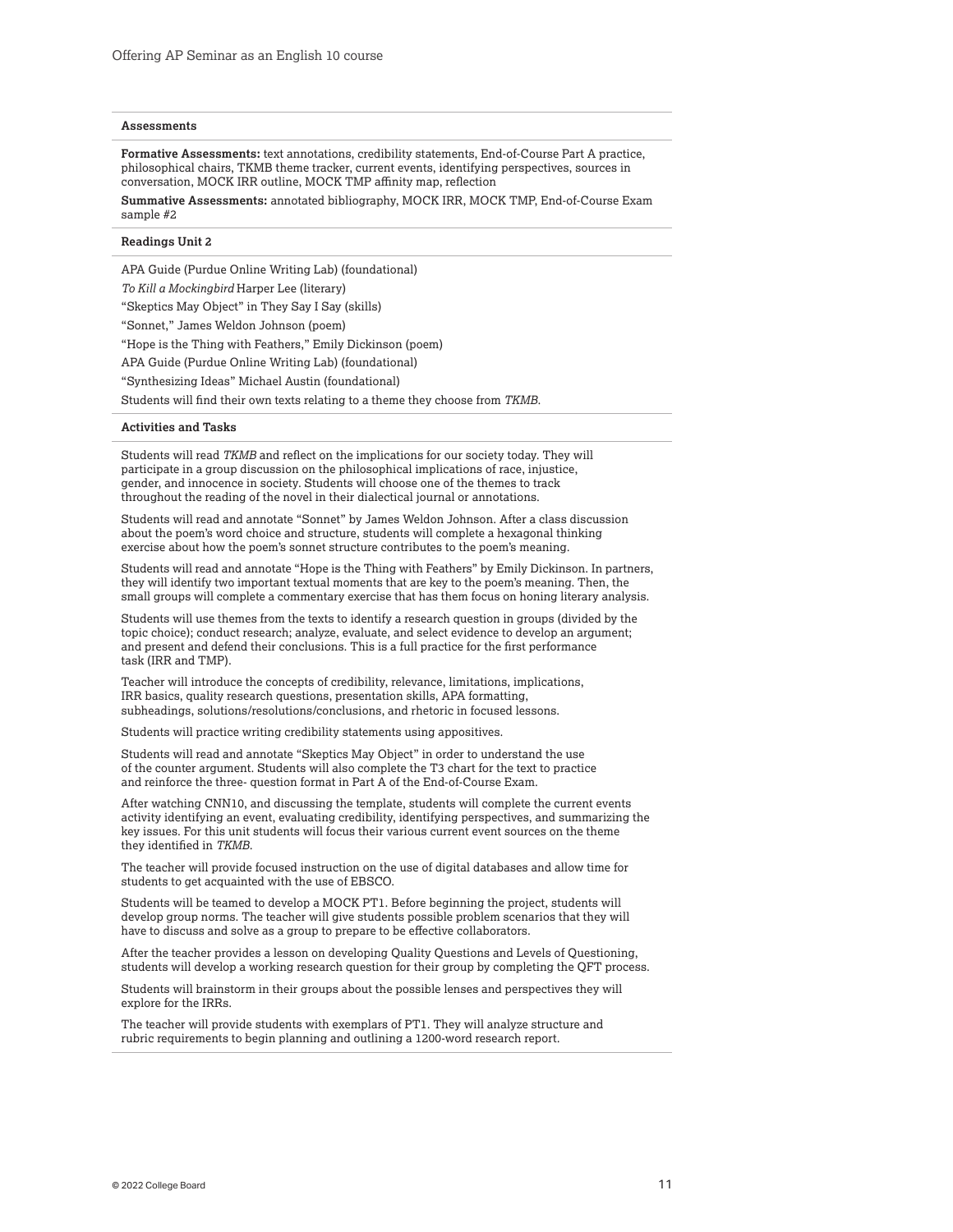#### **Activities and Tasks** *(Continued)*

Students will create an annotated bibliography for *TKMB* and the additional texts they compiled for their MOCK IRR research. Students will also practice putting their research articles into conversation by completing the Sources in Conversation assignment and the annotation of "Synthesizing Ideas" as well as the practice activity.

Students will peer review and provide feedback on Individual Research Report in teams. Essays must be revised after the team conference with the teacher.

Students will complete the affinity mapping activity as a team to evaluate their sources and discuss possible solutions for their team presentation.

After seeing examples of Team Presentations, students will prepare group presentations. Presentations will be filmed and self-critiqued using AP Seminar Team Presentation Rubric. Students will also review the video of their presentations and complete the self-reflection activity provided.

Students will also be given the chance to practice the oral defense. Students should finish this assignment with a clear grasp of the expectations, and their current command of the skills needed for Performance Task One.

Students will be given an opportunity to reflect on the entire MOCK PT1 process in order to prepare for the real experience and critically analyzing their strengths and weaknesses.

Students will complete a released AP Seminar End-of-Course Exam. The exam consists of two components: (1) Part A – Students are asked to analyze an argument using evidence and 2) Part B – Students are asked to build their own arguments using at least two of the four sources. Each of the four sources will explore a common theme through a different lens, allowing multiple entry points for students to approach the topic.

#### **Unit 2 Learning Objectives and Essential Knowledge**

Those included in unit one as well as, BIG IDEA 1 – Question and Explore L.O. 1.4A [EK 1.4A1, EK 1.4A2] BIG IDEA 2 – Evaluate and Analyze Arguments L.O. 2.2B [EK 2.2B3, EK 2.2B4, EK 2.2B5, EK 2.2B6] L.O. 2.3A [EK 2.3A1] BIG IDEA 3 – Evaluate Multiple Perspectives L.O.3.2A [EK 3.2A1, EK 3.2A2] BIG IDEA 4 – Synthesize Ideas L.O. 4.3A [EK 4.3A2] BIG IDEA 5 – Team, Transform, and Transmit L.O. 5.1A [EK 5.1A1] L.O. 5.2A [EK 5.2A1] L.O. 5.2B [EK 5.2B1, EK 5.2B3, EK 5.2B4] L.O. 5.3B [EK 5.3B1]

#### **ELA CCSS 9-10**

RL1, RL2, RL3, RL4, RL5, RL6, RL10 RI1, RI3, RI4, RI8, W1, W2, W4, W5, W6, W7, W8, W9, W10 SL1, SL2, SL3, SL4a, SL5, SL6 L1, L2, L3, L4, L5, L6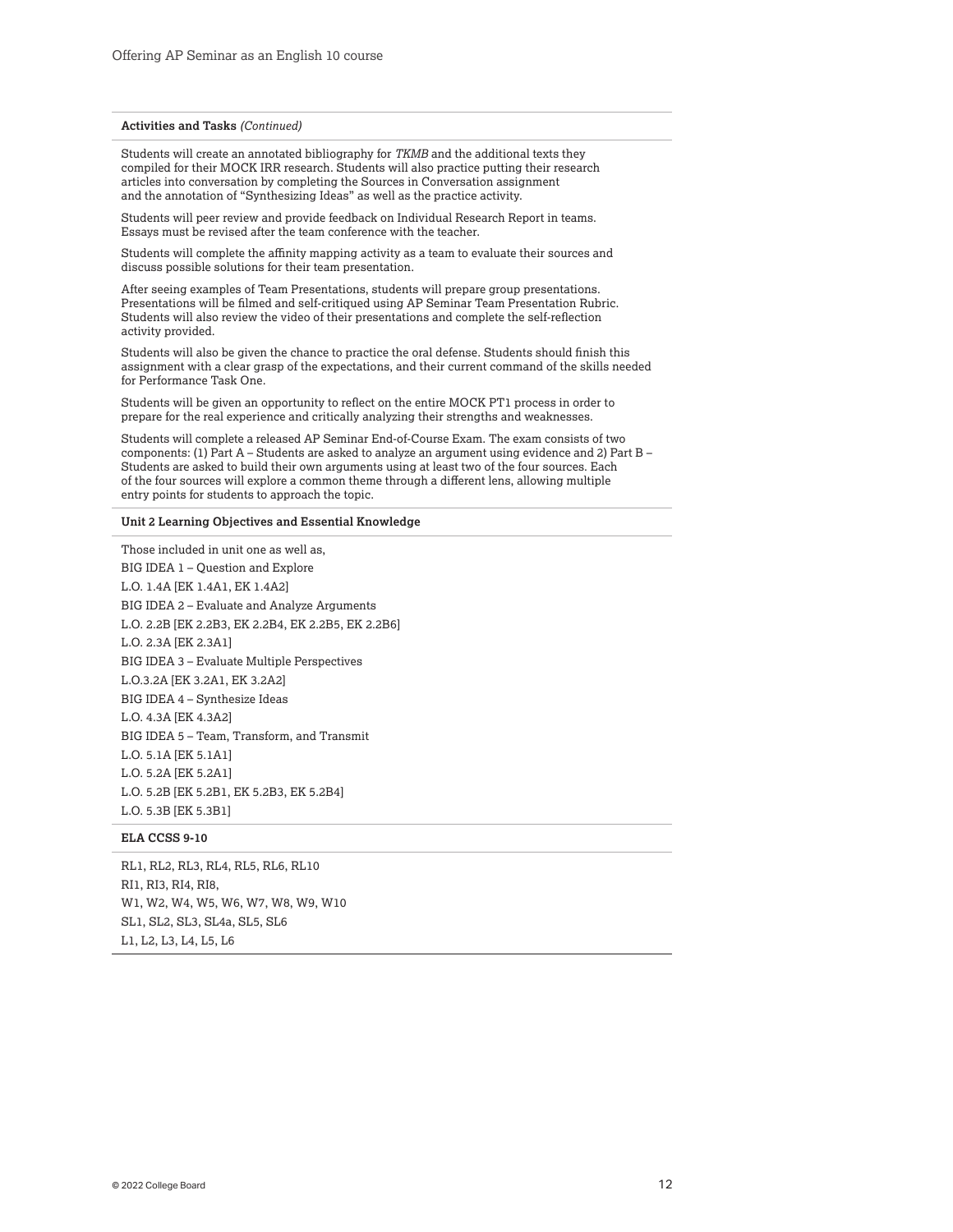## <span id="page-12-0"></span>**Unit 3: Ambition**

#### **Unit 3: 4 weeks [MOCK Performance Task 2]**

**Unit Goal:** demonstrate ability to implement QUEST principles, analyze stimulus materials, practice IWA and IMP, evaluate sources to support RQ

**Summary:** The purpose of this unit is to introduce Performance Task Two while embedding the core literary text *Macbeth*. The class is guided through a reading of *Macbeth* using language and vocabulary supports (if students are struggling, it is highly recommended to show a film adaptation before reading each act for context). A close reading or dramatization of key scenes is also recommended. While reading, students use the unit focus of Ambition to guide their annotations and reflections. After each act, the class participates in brief summary reenactments of the key events, and then students discuss Macbeth's character progression. After they have completed the reading, students complete a character analysis of Macbeth as an example of negative ambition. Once the class has finished reading and analyzing *Macbeth*, students are guided through a close reading of the MOCK stimulus materials ("The Ambitious Guest" (literary short story), "Beyond a certain level of financial comfort, does more money make you happier?" (illustration), "America's Imperial Ambition" (political analysis), "Balancing Ambition and Gender Among Decision Makers" (research), "Is Ambition Good or Bad?" (article), and "Understanding Macbeth's Ambition" (literary analysis)). When they have finished reading and annotating the stimulus materials, they choose two that they will synthesize to narrow their topic focus. Individually, students use these stimulus texts to identify a research question of their own and complete the practice for the second performance task (IWA and IMP).

| <b>Essential Questions</b>                                                            | Enduring<br>Understandings |
|---------------------------------------------------------------------------------------|----------------------------|
| What questions have yet to be asked?                                                  | EU 1.3                     |
| How does my research question shape how I go about trying to answer it?               | EU 2.1                     |
| What contributions can I offer a team?                                                | EU 2.2                     |
| Why should research be limited in scope?                                              | EU 2.3                     |
| When should you skim read? When should you read critically?                           | EU 4.1                     |
| When is qualitative research most valid? When is quantitative research<br>most valid? | EU 4.2                     |
| Why are argument solutions necessary?                                                 | EU 4.3                     |
|                                                                                       | EU 4.4                     |
| What are oversimplifications and overgeneralizations?                                 | EU 4.5                     |
| What are the different types of counterarguments?                                     | EU 5.1                     |
| Why is line of reasoning essential to an effective argument?                          | EU 5.2                     |
| What is inductive reasoning? What is deductive reasoning?                             | EU 5.3                     |
| How should evidence be organized to support an argument claim?                        |                            |
| How does audience influence an argument?                                              |                            |
| What constitutes valid and compelling evidence?                                       |                            |
| What is the role of commentary in an argument?                                        |                            |
| What is a paraphrase? How is it different than a summary?                             |                            |
| What is a style guide? What are the different types?                                  |                            |
| What is reflective skepticism?                                                        |                            |
| How can design elements aid a presentation?                                           |                            |
| How can they hinder understanding?                                                    |                            |
| How can graphics be used to aid audience understanding?                               |                            |
| How can effective speaking techniques be used to engage an audience?                  |                            |
| What is collaborative group work?                                                     |                            |
| What is your individual responsibility in a group?                                    |                            |
| How can you resolve conflict within a group?                                          |                            |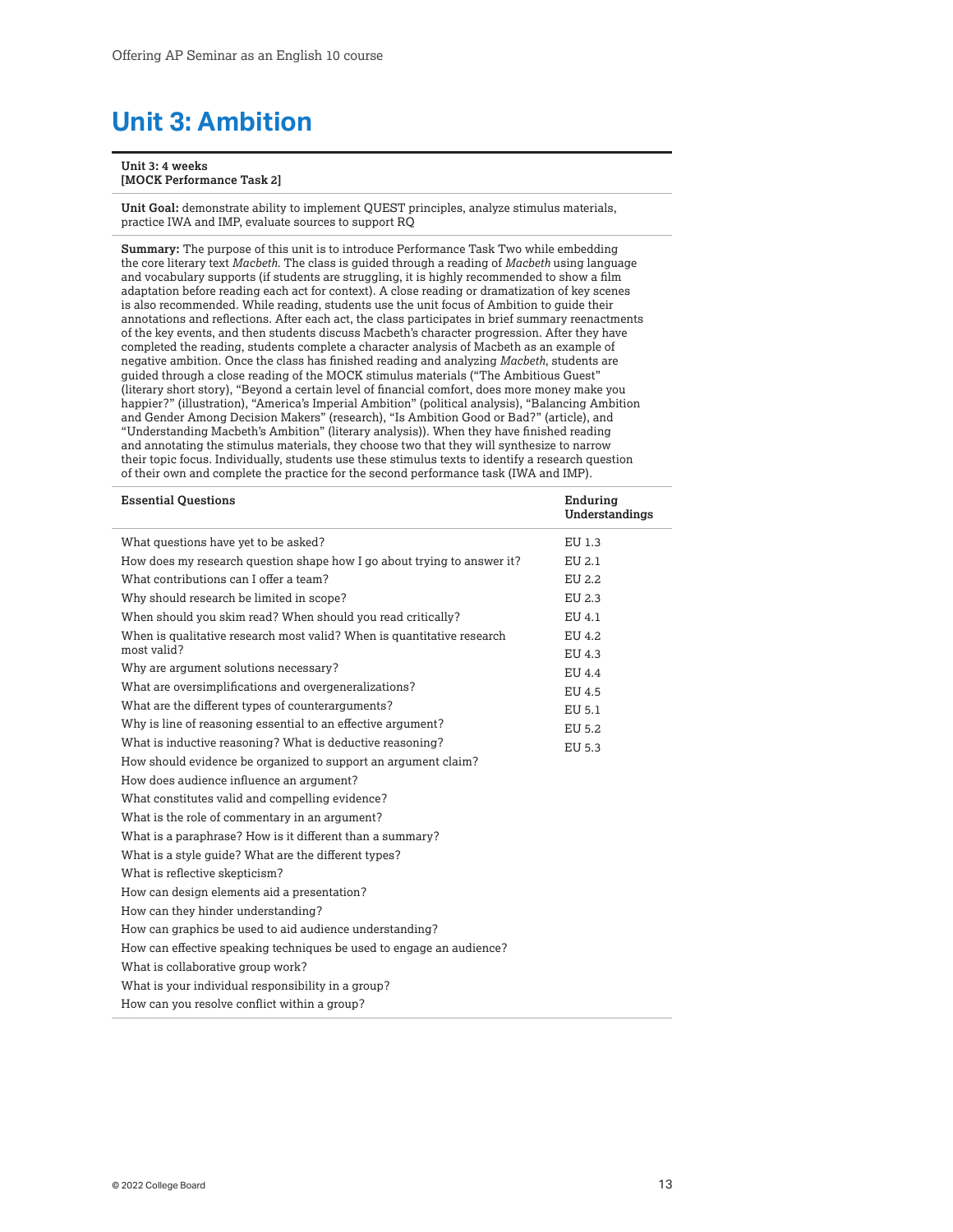**Key Skills (Students will be able to…)** Use advanced search tools to refine and limit results Read critically for a specific purpose Preview a text by skimming and scanning Evaluate the use of quantitative and qualitative research to support a claim Identify varying degrees of the validity of evidence Propose logical next steps or call to action as part of an argument Formulate a well-reasoned argument avoiding overgeneralizations or oversimplifications Acknowledge other arguments and respond with counter arguments Create a clear and logical line of reasoning leading to a conclusion Evaluate when to use deductive or inductive reasoning Organize the line of reasoning based on the argument purpose Arrange claims and supporting evidence to convey reasoning and relationship Organize argument based on evidence Collect evidence from a wide variety of print and nonprint sources Compellingly use sufficient, accurate, relevant, current, and credible evidence to support a conclusion Strategically choose and attribute evidence to establish the credibility of the argument Use commentary to connect chosen evidence to the claim Accurately and ethically attribute using appropriate citation style Effectively integrate, introduce, and embed source material in a written argument Paraphrase and quote from texts using proper citation Understand the different style guides and differences in attribution Extend understanding by questioning, innovating, and creating new understandings Offer resolutions, conclusions, or solutions based on evidence Use design elements to aid presentation effectiveness Communicate information graphically to aid audience understanding Choose the best media to communicate information to an audience Adapt an argument based on context, purpose, and audience Employ effective speaking techniques Collaborate effectively providing individual contributions to the group task Communicate effectively in a group setting, and utilize conflict resolution Master online resource tools for group communication Reflect on collaborative experiences

#### **Assessments**

**Formative Assessments:** weekly check-ins, reflection, annotations, peer review, MOCK IWA outline, MOCK IWA sources in conversation

**Summative Assessments:** annotated bibliography, MOCK IWA, MOCK IMP

#### **Readings Unit 3: Ambition**

Students will choose from the following sources, as well as select sources on their own.

*Macbeth* (literary play)

"The Ambitious Guest" Nathaniel Hawthorne (literary short story)

"No Man is an Island," John Donne (poem)

"The Ambition Bird," Cory Wade (poem)

"Beyond a certain level of financial comfort, does more money make you happier?" Andrea De Santis (Illustration)

"America's Imperial Ambition" G. John Inkenberry (political analysis)

"Balancing Ambition and Gender Among Decision Makers" Larimer and Hannagan (research)

"Is Ambition Good or Bad?" Neel Burton (article)

"Understanding Macbeth's Ambition" Lee Jamieson (literary analysis)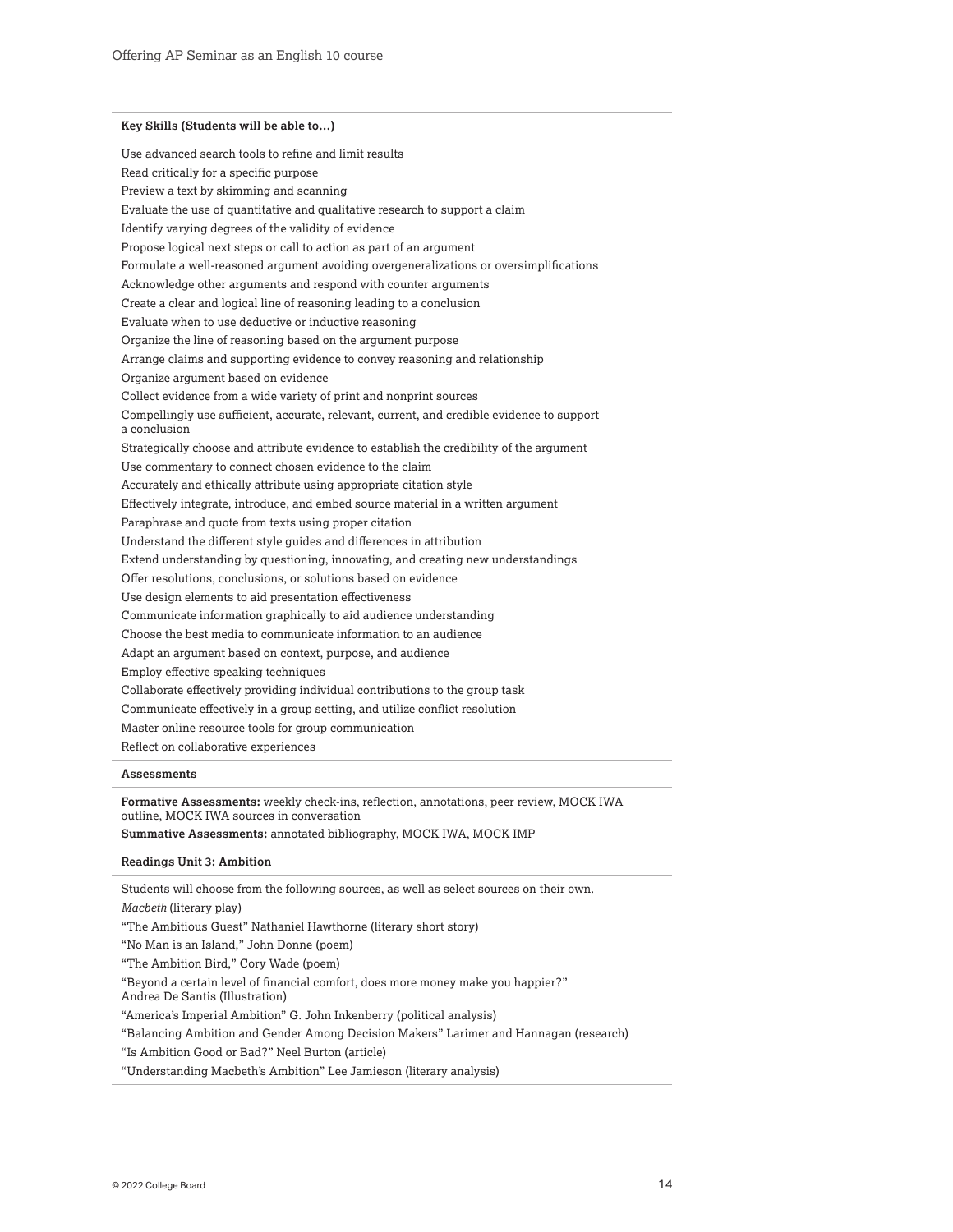#### **Activities and Tasks**

The teacher will guide the students through a reading of *Macbeth* using language and vocabulary supports. Students will use the unit focus of Ambition to guide their annotations and reflections while reading. Students will complete a character analysis of Macbeth as an example of negative ambition. After each act, participate in brief summary reenactments of the key events, and then students will discuss Macbeth's character progression.

Students will read and annotate the poem "The Ambition Bird" by Corey Wade. They will discuss in small groups the thematic connection to *Macbeth*  and the role of ambition within current events/popular culture.

Students will read and annotate the poem "No Man is An Island" by John Donne. After a class discussion focused on structure and style, they will construct a thesis that makes a literary argument about poetic techniques.

Students will complete a close reading of the remaining MOCK stimulus materials. Students will identify purpose, main argument, evidence, call to action, and write a summary statement with response to the various texts. The teacher will provide guiding questions for the text annotations.

Students will use these stimulus texts to identify a research question of their own; conduct research; analyze, evaluate, and select evidence to develop an argument; and present and defend their conclusions. The final paper must incorporate two of the provided sources. This is a practice for Performance Task 2.

Students will choose two MOCK stimulus texts that they will put into conversation given the template provided in order to prepare for the synthesis required in the MOCK IWA.

The teacher will lead students through the QUEST Process and review with students how to research with a special focus on identifying credibility and bias using RAVEN. Students will use the QFT process to develop a Research Question using the topic of Ambition applied in a contemporary context.

Individually, students will research peer-reviewed articles to support their individual RQ. They will use digital databases to find a minimum of five peerreviewed sources that inspire a research focus. They will also turn in an annotated bibliography that must include their two stimulus texts.

The teacher will provide students with exemplars of PT2. The students will analyze structure and rubric requirements to begin planning and outlining a 2000 research argument.

Students will peer review and provide feedback on the MOCK Individual Written Argument. Essays must be revised after a conference with the teacher.

After seeing examples of MOCK Individual Presentations, students will prepare presentations. Presentations will be filmed and self-critique using AP Seminar Individual Presentation Rubric. Students will also review the video of their presentations and complete the self-reflection activity provided.

Students will also be given the chance to practice the oral defense. Students should finish this assignment with a clear grasp of the expectations, and their current command of the skills needed for Performance Task Two.

Students will be given an opportunity to reflect on the entire MOCK PT2 process in order to prepare for the real experience and critically analyzing their strengths and weaknesses.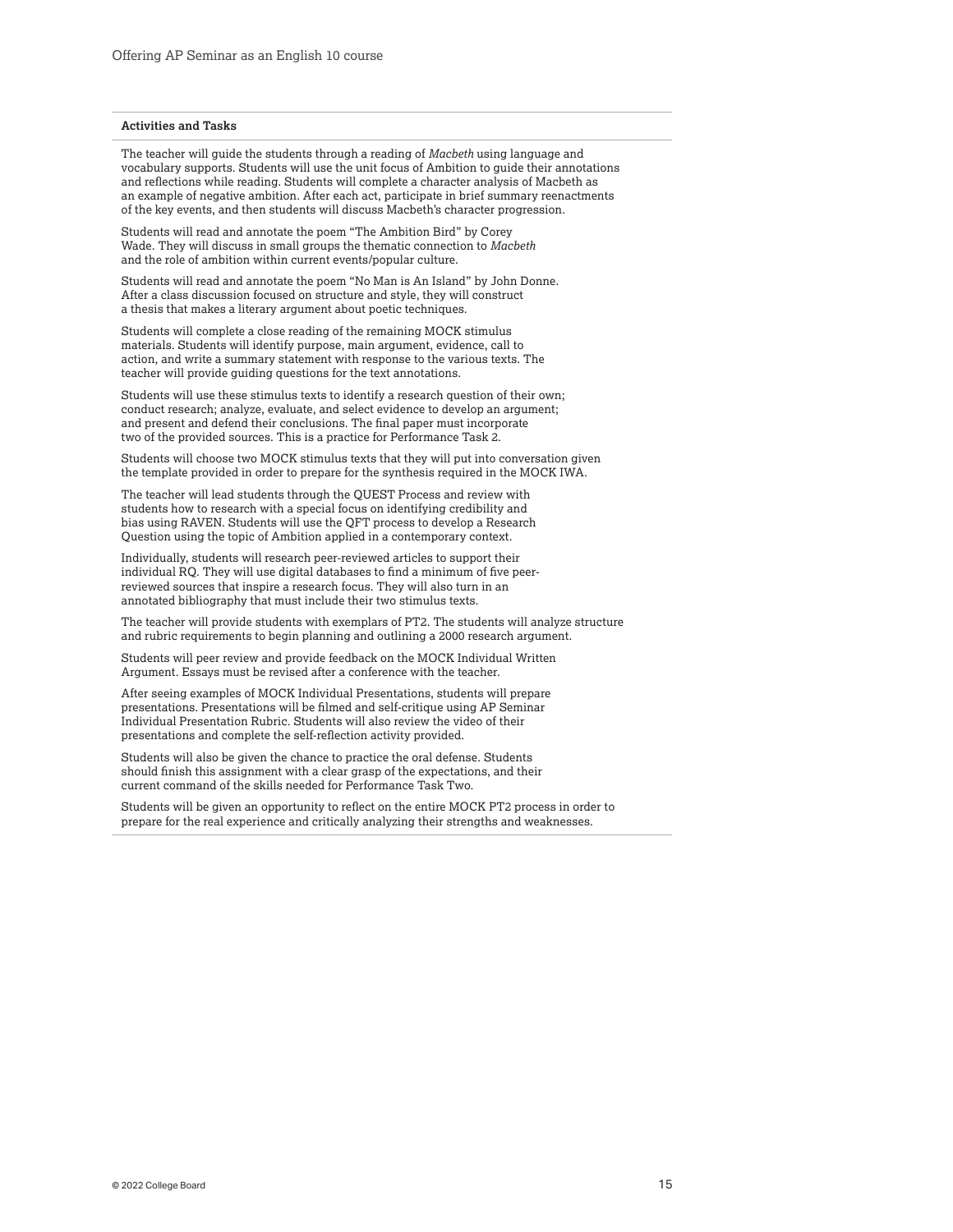#### **Unit 3: Learning Objectives & Essential Knowledge**

Those included in unit one and two as well as, BIG IDEA 1 – Question and explore L.O. 1.3A [EK 1.3A3] BIG IDEA 2 – Evaluate and Analyze Arguments L.O. 2.1A [EK 2.1A2] L.O. 2.2B [EK 2.2B2] L.O. 2.3B [EK 2.3B1] BIG IDEA 4 – Synthesize Ideas L.O. 4.1A [EK 4.1A3, EK 4.1A4, EK 4.1A5, EK 4.1A6, EK 4.1A7, EK 4.1A8, EK 4.1A9] L.O. 4.2A [EK 4.2A1, EK 4.2A2, EK 4.2A3, EK 4.2A4] L.O. 4.2B [EK 4.2B1] L.O. 4.3A [EK 4.3A1, EK 4.3A3, EK 4.3A4, EK 4.3A5] L.O. 4.4A [EK 4.4A1] L.O. 4.5A [EK 4.5A1] BIG IDEA 5 – Team, Transform, and Transmit L.O. 5.1C [EK 5.1C1, EK 5.1C2, EK 5.1C3] L.O. 5.1D [EK 5.1D1] L.O. 5.1E [EK 5.1E1] L.O. 5.3B [EK 5.3B1]

#### **ELA CCSS 9-10**

RL1, RL2, RL3, RL4, RL5, RL6, RL9, RL10 RI1, RI2, RI3, RI4, RI5, RI9, RI10 W1, W2, W4, W5, W6, W7, W8, W9, W10 SL1, SL2, SL4a, SL5, SL6 L1, L2, L3, L4, L5, L6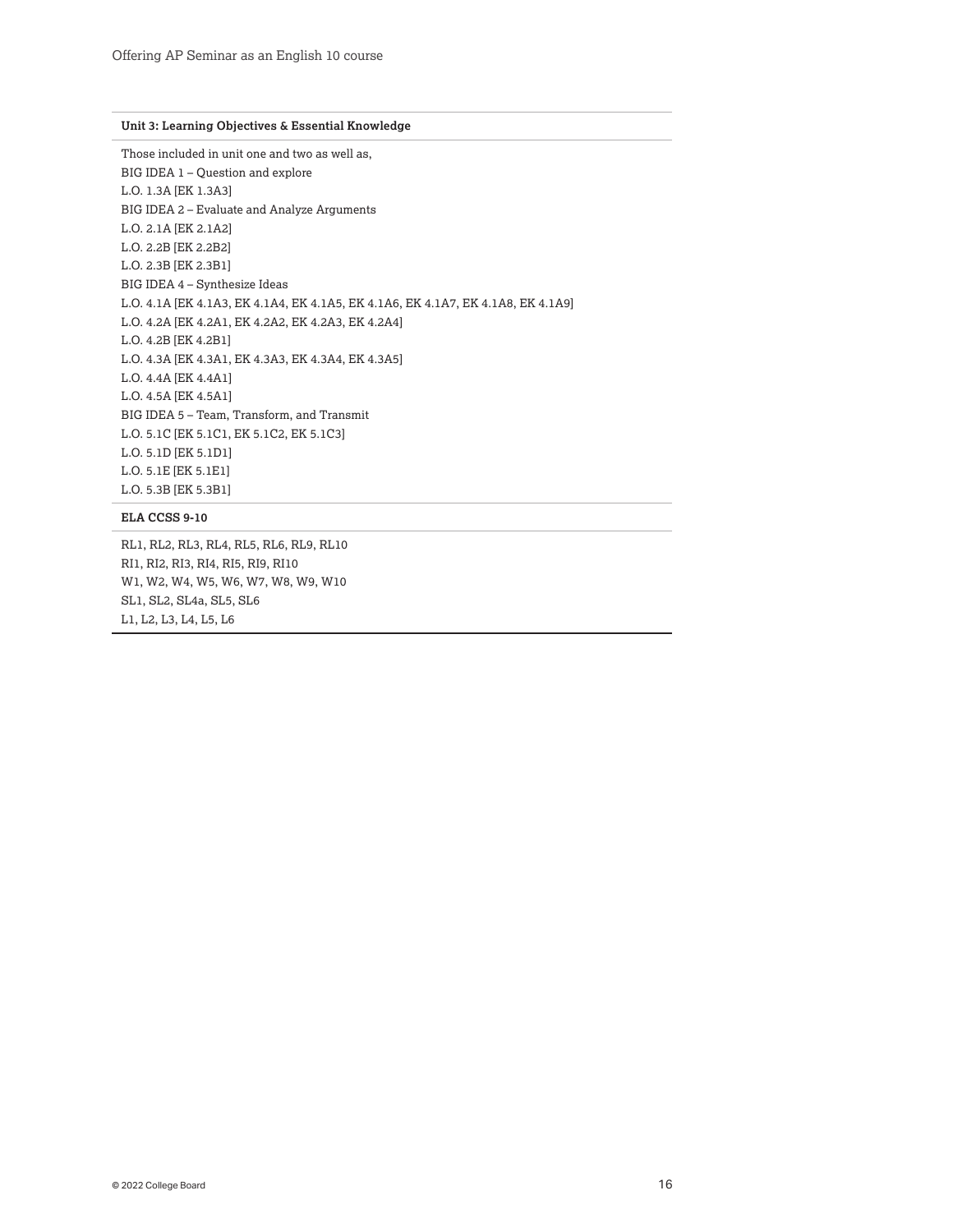# <span id="page-16-0"></span>**Unit 4: Performance Task 1**

| Unit 4: 9 weeks                                                                                                                                                                                                                                                                                                                                                                                                                                     |                            |
|-----------------------------------------------------------------------------------------------------------------------------------------------------------------------------------------------------------------------------------------------------------------------------------------------------------------------------------------------------------------------------------------------------------------------------------------------------|----------------------------|
| Unit Goal: Complete Part one of the AP Exam (IRR and TMP)                                                                                                                                                                                                                                                                                                                                                                                           |                            |
| <b>Essential Questions</b>                                                                                                                                                                                                                                                                                                                                                                                                                          | Enduring<br>Understandings |
| What is my role as a team member?<br>How does perspective influence a viewpoint?<br>What are the best practices for a group project and presentation?                                                                                                                                                                                                                                                                                               | EU 1.3<br>EU 5.1           |
| Key Skills (Students will be able to)                                                                                                                                                                                                                                                                                                                                                                                                               |                            |
| Create cohesive presentations as a group.<br>Work efficiently and constructively in a group.<br>Select meaningful sources from a variety of perspectives to support an argument.                                                                                                                                                                                                                                                                    |                            |
| <b>Assessments</b>                                                                                                                                                                                                                                                                                                                                                                                                                                  |                            |
| AP Submissions (not graded for class)<br>Annotated Bibliography<br>Weekly Progress Checks and Reflections                                                                                                                                                                                                                                                                                                                                           |                            |
| Readings                                                                                                                                                                                                                                                                                                                                                                                                                                            |                            |
| Articles and Research provided by the students                                                                                                                                                                                                                                                                                                                                                                                                      |                            |
| <b>Activities and Tasks</b>                                                                                                                                                                                                                                                                                                                                                                                                                         |                            |
| <b>Task Overview and Goals:</b> Students work in teams of three to five to identify, investigate,<br>and analyze an academic or real-world problem or issue. Each team designs and/<br>or considers options and evaluates alternatives; develops a multimedia presentation<br>to present the argument for their proposed solution or resolution; and provides a<br>defense to questions posed by the teacher. This task consists of two components: |                            |
| 1. Individual research report (1200 words): After working with team to decide and clarify<br>individual approach to team's question, students will investigate assigned approach,<br>range of perspectives or lens on the problem or issue identified in team research question.<br>Students will synthesize credible sources and evidence which will be shared with team in<br>an individual report that follows AP Seminar Rubric Requirements.   |                            |
| 2. Team Multimedia Presentation and Oral Defense: Team will develop an 8-10 minute<br>presentation that promotes convincing arguments for proposed solution or resolution.<br>Claims will be supported by evidence and should show consideration of different<br>perspectives and limitations and implications of proposed solution or resolution.                                                                                                  |                            |
| Unit 4: Learning Objectives & Essential Knowledge                                                                                                                                                                                                                                                                                                                                                                                                   |                            |
| Those included in unit one, two, and three as well as,<br>BIG IDEA 1 – Question and explore<br>L.O. 1.3A [EK 1.3A2]<br>BIG IDEA 5 - Team, Transform, and Transmit<br>L.O. 5.1B [EK 5.1B2, EK 5.1B3]                                                                                                                                                                                                                                                 |                            |
| ELA CCSS 9-10                                                                                                                                                                                                                                                                                                                                                                                                                                       |                            |
| RL1, RL2, RL3, RL4, RL5, RL6, RL10<br>RI1, RI3, RI4, RI8,<br>W1, W2, W4, W5, W6, W7, W8, W9, W10<br>SL1, SL2, SL3, SL4a, SL5, SL6                                                                                                                                                                                                                                                                                                                   |                            |

L1, L2, L3, L4, L5, L6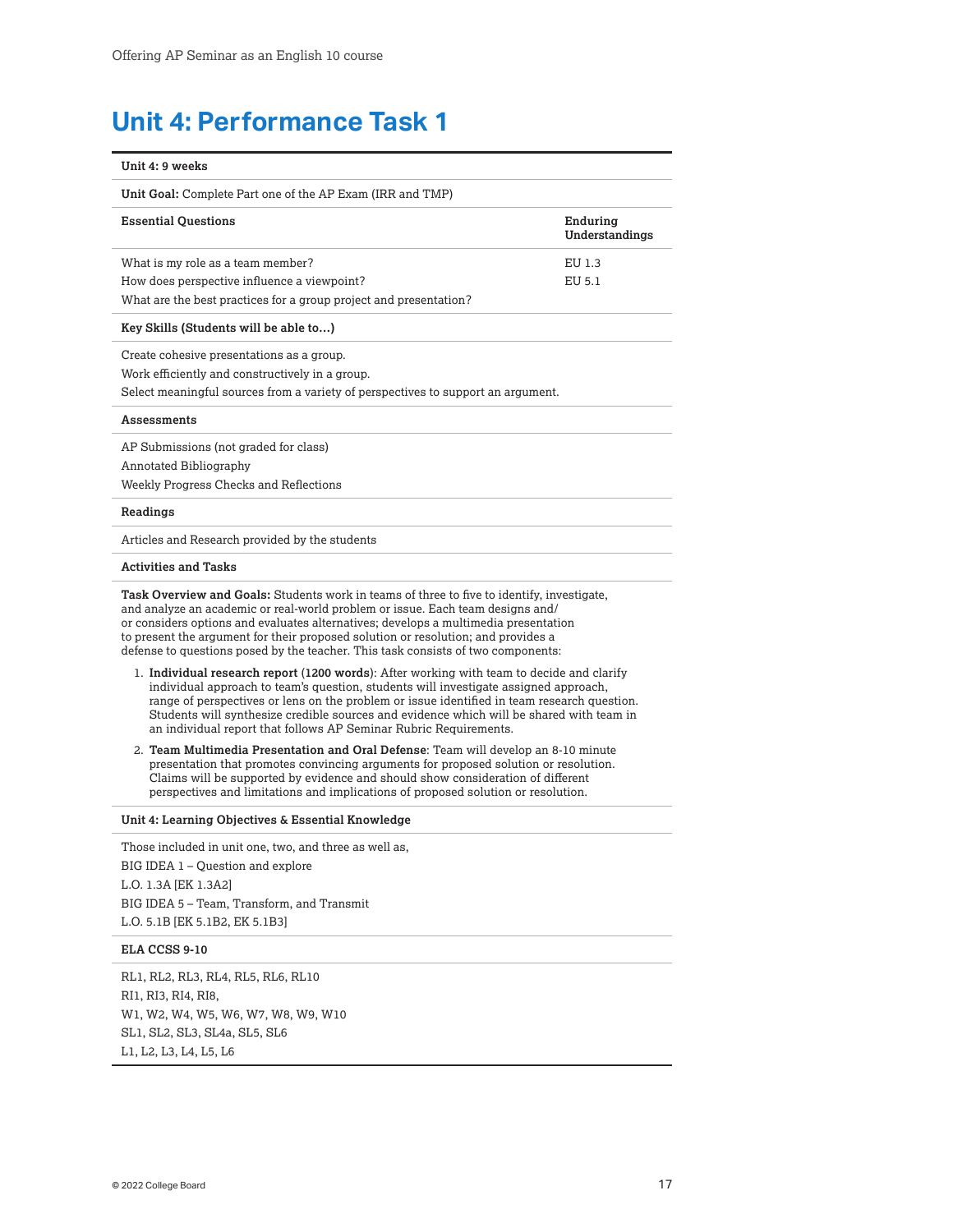## <span id="page-17-0"></span>**Unit 5: Performance Task 2**

| Unit 5: 9 weeks                                                                                                                                                                                                                                                                                                   |                            |
|-------------------------------------------------------------------------------------------------------------------------------------------------------------------------------------------------------------------------------------------------------------------------------------------------------------------|----------------------------|
| Unit Goal: Complete Part two of the AP Exam [IMP and IWA]                                                                                                                                                                                                                                                         |                            |
| <b>Essential Ouestions</b>                                                                                                                                                                                                                                                                                        | Enduring<br>Understandings |
| What is the best method to construct and organize an argument?<br>What are the best practices for an individual presentation?                                                                                                                                                                                     | EU 5.3                     |
| Key Skills (Students will be able to)                                                                                                                                                                                                                                                                             |                            |
| Select meaningful sources from a variety of perspectives to support an argument.<br>Employ QUEST independently.<br>Conduct research, draft, and revise an argument and presentation.<br>Present individually using best practices learned throughout the group process.<br>Orally defend the process and product. |                            |
| <b>Assessments</b>                                                                                                                                                                                                                                                                                                |                            |
| AP Submissions (not graded for class)<br>Annotated Bibliography<br>Weekly Progress Checks and Reflections                                                                                                                                                                                                         |                            |
| Readings                                                                                                                                                                                                                                                                                                          |                            |
| Stimulus Materials supplied by College Board on a theme (new every year)<br>Articles and Research provided by the students                                                                                                                                                                                        |                            |

#### **Activities and Tasks**

Task Overview & Goals: The College Board will release cross-curricular source material representing a range of perspectives focused on a single theme or topic. Students will use these texts to identify a research question of their own; conduct research; analyze, evaluate, and select evidence to develop an argument; and present and defend their conclusions. The final paper must refer to and incorporate at least one of the provided sources. This task consists of three components:

- 1. **Individual written argument (2000 words):** After composing a research question prompted by stimulus materials, students will gather information from a range of additional sources representing a variety of perspectives, including scholarly work, that will be used a in coherent, convincing, and well-written argument which identifies opposing or alternate views and considers their implications and/or limitations while also developing resolutions, conclusions, and solutions to original research questions.
- 2. **Individual multimedia presentation (6-8 minutes):** Students will develop and prepare an oral presentation that will convey argument with the support of appropriate technology and visual media as well as appropriate use of audience engagement strategies.
- 3. **Individual oral defense (two questions):** Students will defend research process, use of evidence, and conclusion(s), solution(s), or recommendations(s) through oral responses to two questions asked by teacher.

**Unit 5: Learning Objective & Essential Knowledge**

Those included in unit one, two, three, and four as well as, BIG IDEA 5 – Team, Transform, and Transmit L.O. 5.3A [EK 5.3A2]

**ELA CCSS 9-10**

RL1, RL2, RL3, RL4, RL5, RL6, RL9, RL10 RI1, RI2, RI3, RI4, RI5, RI9, RI10 W1, W2, W4, W5, W6, W7, W8, W9, W10 SL1, SL2, SL4a, SL5, SL6 L1, L2, L3, L4, L5, L6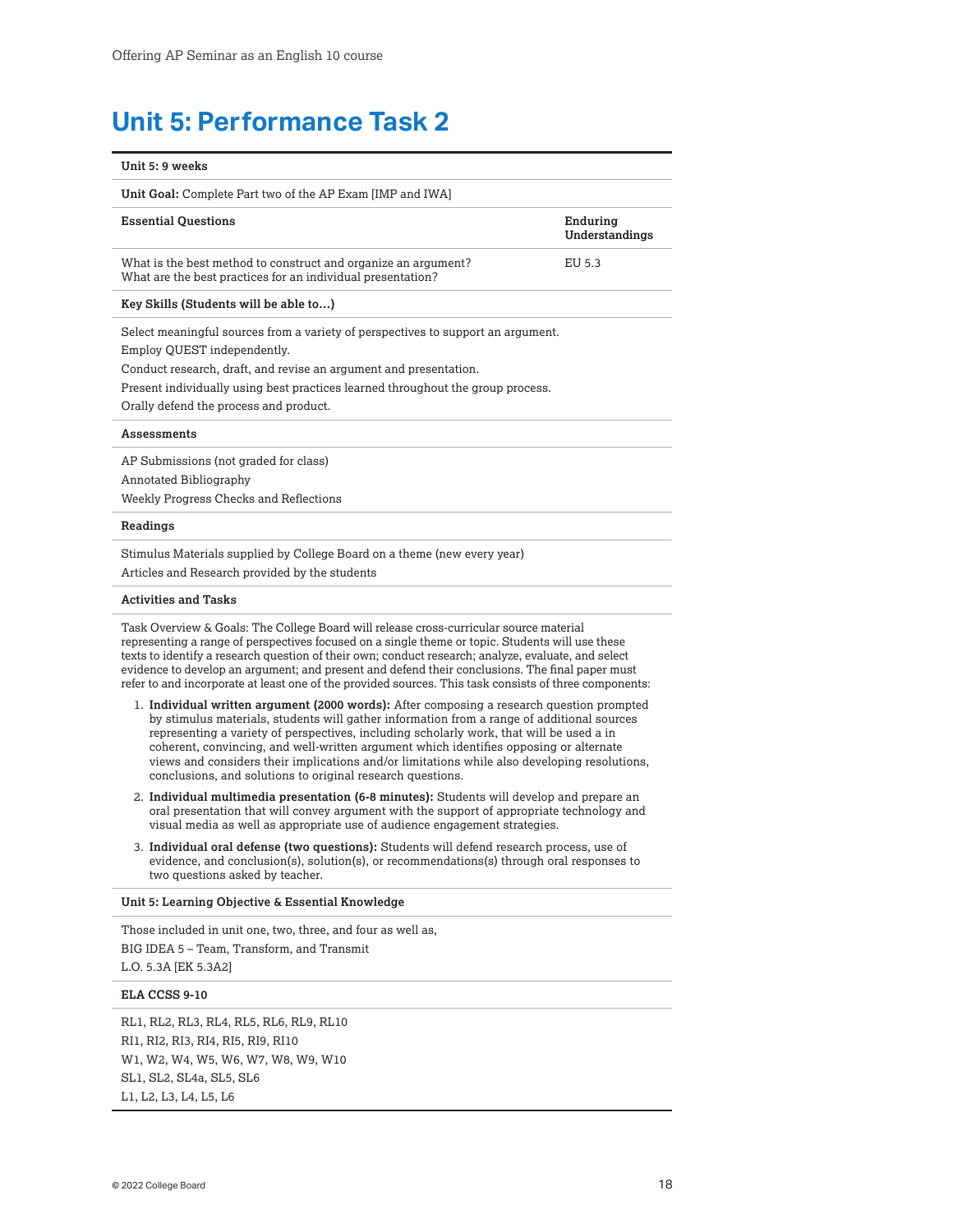# <span id="page-18-0"></span>**Unit 6: End-of-Course Exam**

| Unit 6: 2 weeks                                                                                                                                                                                                                                                                                                                                                                                                                                                                                                      |                                            |
|----------------------------------------------------------------------------------------------------------------------------------------------------------------------------------------------------------------------------------------------------------------------------------------------------------------------------------------------------------------------------------------------------------------------------------------------------------------------------------------------------------------------|--------------------------------------------|
| Unit Goal: demonstrate skills for EOC Exam [Final Review]                                                                                                                                                                                                                                                                                                                                                                                                                                                            |                                            |
| <b>Essential Ouestions</b>                                                                                                                                                                                                                                                                                                                                                                                                                                                                                           | Enduring<br>Understandings                 |
| How are the author's viewpoint and purpose evaluated?<br>How is an effective argument constructed?                                                                                                                                                                                                                                                                                                                                                                                                                   | Those included<br>in all previous<br>units |
| Key Skills (Students will be able to)                                                                                                                                                                                                                                                                                                                                                                                                                                                                                |                                            |
| Evaluate and select sources that best support their argument.<br>Construct an effective argument using provided sources.<br>Integrate sources into an argument effectively.<br>Analyze provided texts using the skills acquired in class.                                                                                                                                                                                                                                                                            |                                            |
| Assessments                                                                                                                                                                                                                                                                                                                                                                                                                                                                                                          |                                            |
| EOC [AP-College Board]<br><b>EOC Practice Self-Reflection</b>                                                                                                                                                                                                                                                                                                                                                                                                                                                        |                                            |
| Readings                                                                                                                                                                                                                                                                                                                                                                                                                                                                                                             |                                            |
| Released EOC's                                                                                                                                                                                                                                                                                                                                                                                                                                                                                                       |                                            |
| <b>Activities and Tasks</b>                                                                                                                                                                                                                                                                                                                                                                                                                                                                                          |                                            |
| Task Overview & Goals: During the $AP^{\circ}$ Exam administration window, students will take the<br>AP Seminar End-of-Course Exam. The exam consists of two components: (1) Part A - Students are<br>asked to analyze an argument using evidence and 2) Part B – Students are asked to build their<br>own arguments using at least two of the four sources. Each of the four sources will explore<br>a common theme through a different lens, allowing multiple entry points for students to approach<br>the topic. |                                            |
| Learning Objective & Essential Knowledge                                                                                                                                                                                                                                                                                                                                                                                                                                                                             |                                            |
| Those included in all previous units                                                                                                                                                                                                                                                                                                                                                                                                                                                                                 |                                            |
| ELA CCSS 9-10                                                                                                                                                                                                                                                                                                                                                                                                                                                                                                        |                                            |
| RL1, RL2, RL4, RL5<br>RI1, RI2, RI3, RI4, RI5, RI6, RI8, RI10<br>W1, W2, W4, W5, W6, W9, W10                                                                                                                                                                                                                                                                                                                                                                                                                         |                                            |

L1, L2, L3, L4, L5, L6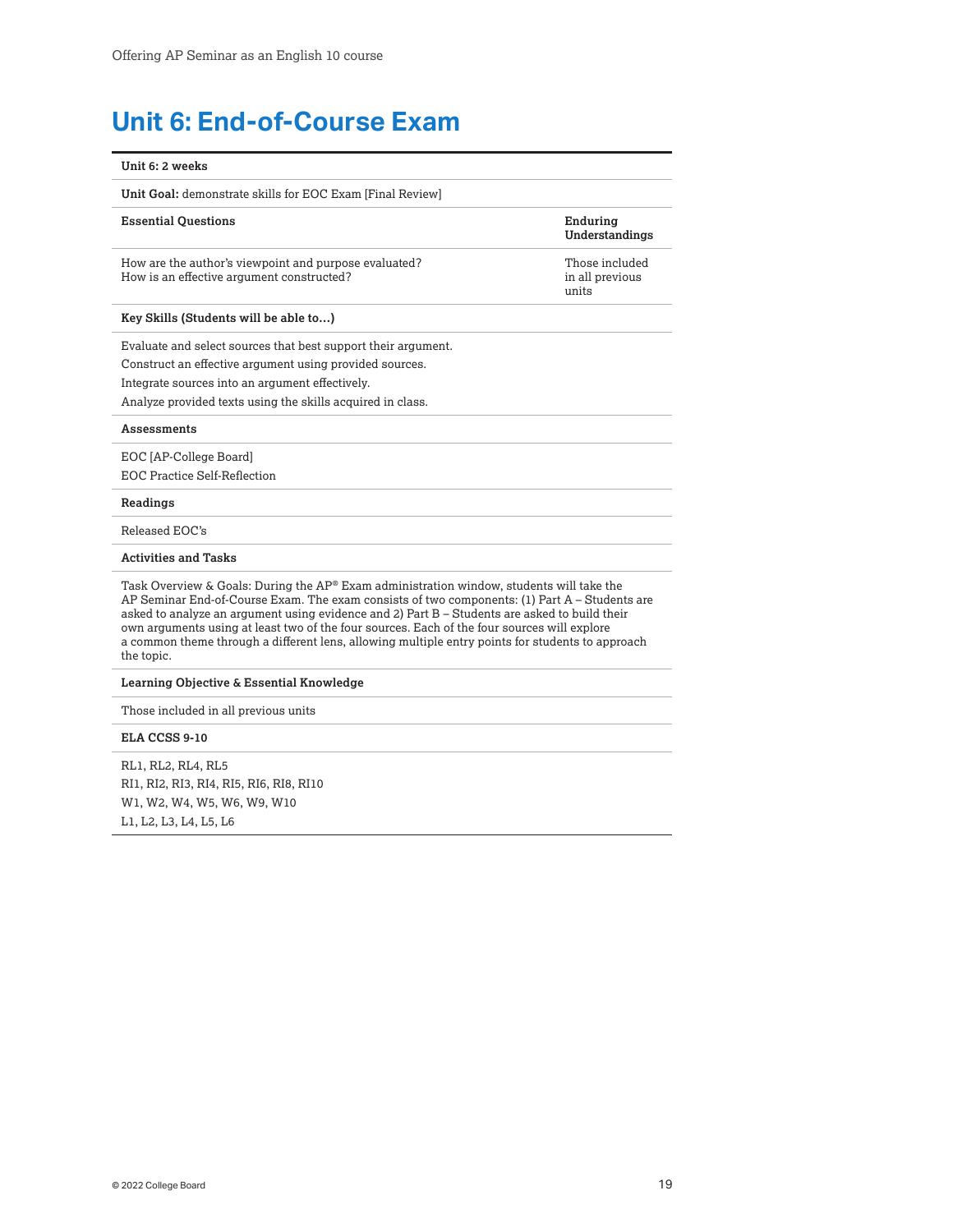<span id="page-19-0"></span>**\*\*\*This final unit is the place to incorporate the narrative writing standards if requested. If it is not required by the school or district, this time could be used to complete an introductory unit to AP Research.\*\*\***

## **Unit 7: Final Project Narrative Writing**

#### **Unit 7: 5 weeks**

**Unit Goal:** Narrative Writing. Students would develop a written narrative describing a moment of curiosity from their past experiences, a time in which they were genuinely inquisitive about how something worked or why something occurred.

**Summary:** The purpose of this unit is to supplement the ELA narrative writing standards not addressed by the AP Seminar course. As an introduction, students read the New York Times article "How to Tell a Story" by Daniel McDermon. Then, students are given time to plan, draft, and revise a written narrative in response to the prompt (Think about a moment of curiosity from your past experiences, a time in which you were genuinely inquisitive about how something worked or why something occurred. Tell the story of how you either developed or ignored that curiosity.). After they have finished writing their narratives, students are given time to plan a dramatic reading presentation of their story to deliver to the class. When students have completed these components, they take time to reflect on a topic they might like to explore in AP Research.

| <b>Essential Questions</b>                                               | Enduring<br>Understandings |
|--------------------------------------------------------------------------|----------------------------|
| What is curiosity?                                                       | Those included             |
| How does curiosity drive learning?                                       | in all previous            |
| What is a life-long learner? What are their key attributes?              | units                      |
| What is a narrative? What are the key components of a quality narrative? |                            |

**Key Skills (Students will be able to…)**

Develop a captivating written narrative using imagery and diction.

Present an engrossing retelling of a written narrative using effective presentation techniques.

#### **Assessments**

**Formative Assessments:** brainstorming, presentation practice

**Summative Assessments:** written narrative, narrative presentation

#### **Readings**

"How to Tell a Story" Daniel McDermon (article)